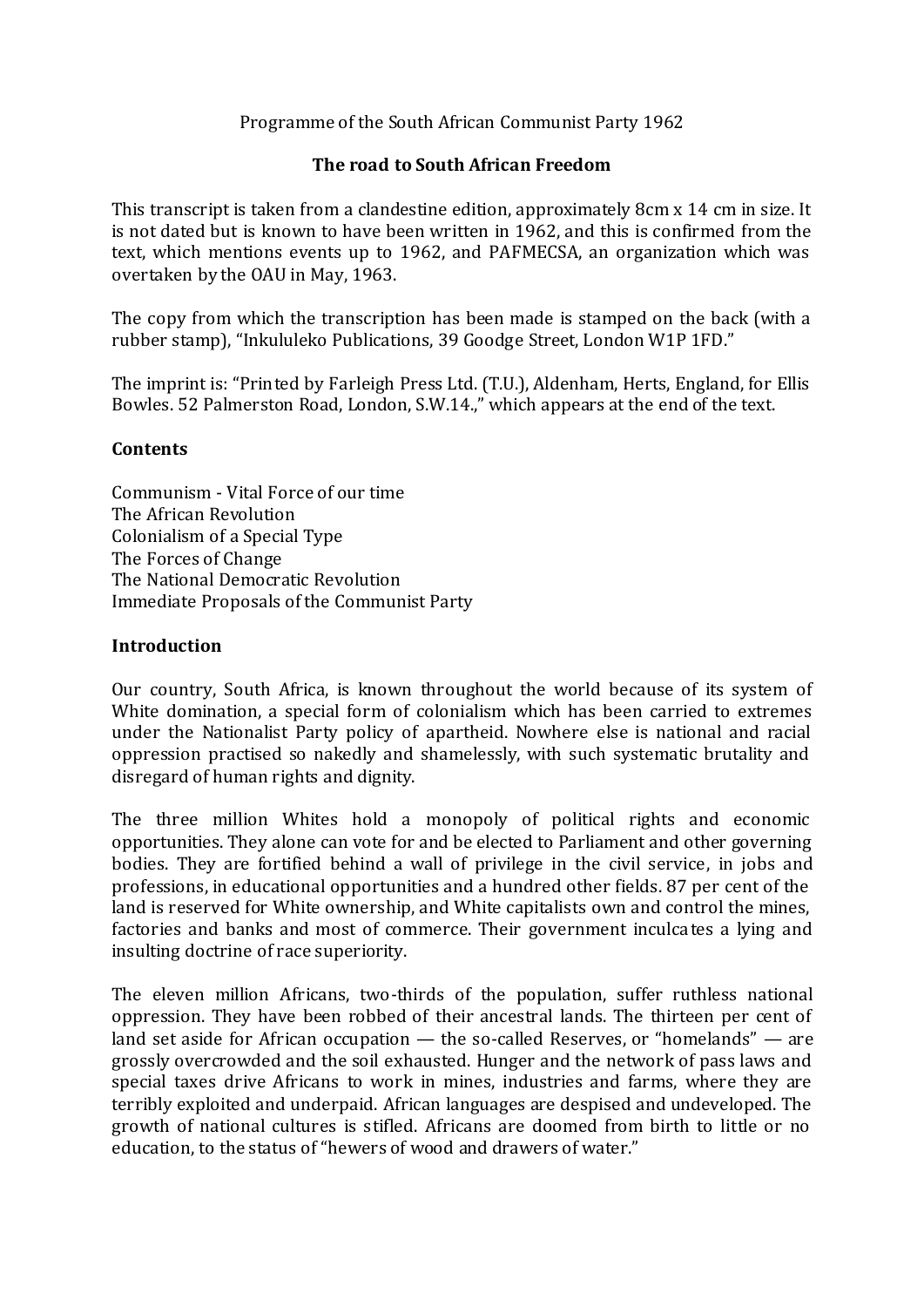The other non-White groups — one and a half million Coloured people and a half million South African Indians — are but little better off. Indeed the advantages they once enjoyed over Africans are one by one being removed. They have no vote or say in making the laws. Apartheid means gross national oppression for all non-Whites.

This system of race domination and oppression has its origins far back in South African history. However, it has developed into its present, extreme form with the development of capitalism and especially of the great diamond and gold-mining monopolies. Capitalism everywhere cultivates and plays upon race and national antagonisms. These are to the advantage of the capitalists because they are a weapon in the competition between capitalists of different nationalities, and because they are a means of dividing and weakening the working class. In the highest, imperialist phase of capitalism the West European monopoly capitalists developed vicious racial theories to justify their subjection of African, Asian and Latin American peoples to colonial slavery. The South African and foreign monopoly capitalists and large-scale landowners, who, together, are the real rulers of this country, have cultivated racial differences and prejudices as their most effective instrument in their insatiable drive for cheap labour and high profits. The colonial status of the African people facilitates the maximum exploitation of their labour. The privileges extended to White businessmen, farmers, professional people and workers are a means of maintaining their support for the ruling capitalist class and for the South African colonialist system.

Since 1948 the Nationalist Party government has intensified this system to an unendurable degree at the very time when racialist and colonialist theories and practices have been discredited and condemned throughout the world, and when hundreds of millions of people of Africa and Asia have gained independence and selfgovernment. To maintain this system the Nationalists rely more and more on suppression, force and violence. Almost every channel of legal protest is closed. The main organs of people's resistance have been driven underground, South Africa is being turned into an armed camp. The State moves increasingly towards the pattern of fascism: an open, terrorist dictatorship of the most reactionary and racialist section of capitalists.

One of the first attacks of the Nationalist government on the people's rights was the Suppression of Communism Act of 1950. The Communist Party of South Africa which for twenty-eight years had marched at the head of the freedom struggles of the workers and oppressed peoples, was outlawed. The Act laid down heavy penalties for defending or advocating Communist ideas. It was no accident that the Nationalist Government made this Party and these ideas their first target, and sought to destroy them as the main obstacle to their plan of subjugating the people. Communism stands for the direct opposite of the theories and practices of the Nationalist Party. Communism stands for the rights of the workers and oppressed people — against all forms of racialism, privilege, colonialism and exploitation of man. Communism stands for peace, freedom, democracy and national independence.

Laws and force cannot destroy the ideas of Communism, of Marxism-Leninism, because these ideas are true and answer the needs and aspirations of the people. They correctly explain the world we live in and show mankind the way forward to a better world: a world without wars and racialism, without poverty and exploitation.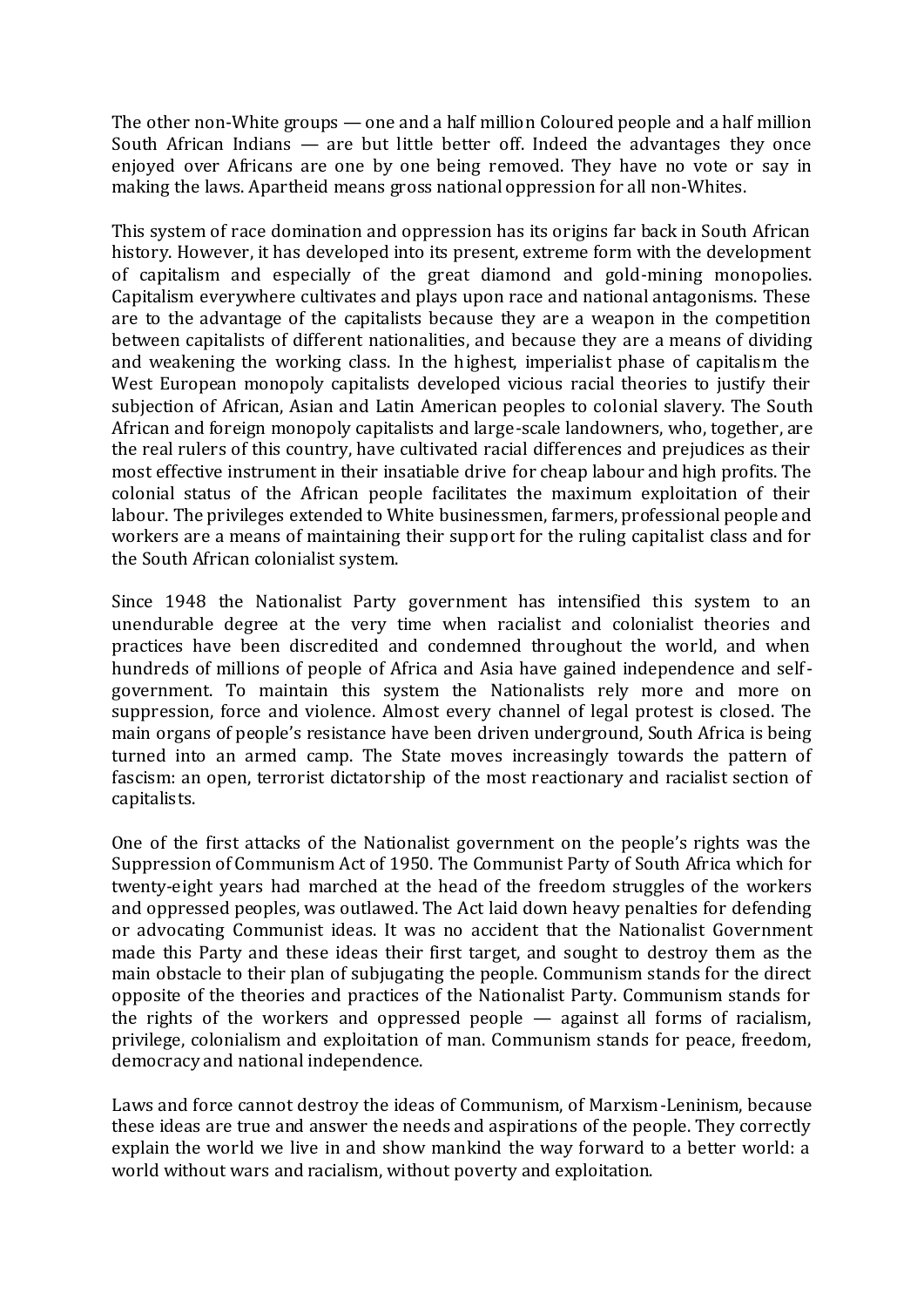In this Programme, the South African Communist Party states its fundamental principles. It surveys the vast changes which are transforming the world and the continent we live in. It analyses the historical roots and the underlying realities of South African society. It puts forward its answers to the problems facing the people of our country today.

As its immediate and foremost task, the South African Communist Party works for a united front of national liberation. It strives to unite all sections and classes of oppressed and democratic people for a national democratic revolution to destroy White domination. The main content of this Revolution will be the national liberation of the African people. Carried to its fulfilment, this revolution will at the same time put an end to every sort of race discrimination and privilege. The revolution will restore the land and the wealth of the country to the people, and guarantee democracy, freedom and equality of rights, and opportunities to all. The Communist Party has no interests separate from those of the working people. The Communists are sons and daughters of the people, and share with them the over-riding necessity to put an end to the suffering and humiliation of apartheid. The destruction of colonialism and the winning of national freedom is the essential condition and the key for future advance to the supreme a im of the Communist Party: the establishment of a socialist South Africa, laying the foundations of a classless, communist society

## **1. Communism — Vital Force of our Times**

Communism — Marxism-Leninism — is the dynamic social and political force of our times. Already, under the leading banner of the Marxist parties, one-third of mankind has chosen the road to socialism. Already, in the Union of Socialist Soviet Republics, the gradual transition has begun to Communism, the highest form of human society. The world over millions of men and women, inspired by the Parties of Communism, are struggling for peace, socialism, democracy and national independence.

Karl Marx, the great 19th Century thinker and revolutionary who, together with his comrade Frederick Engels, was the founder of the modern Communist movement, laid bare the basic laws which determine change in the universe and in human society. The Marxist world outlook, dialectical materialism, enables us to understand the laws of change. It enables us to understand the world as it really is — and how to change it. All progress and development comes through inner conflict and contradictions: the conflict between what is new and struggling to be born, and what is outworn and dying. Like everything in nature, human society develops from lower to higher stages, according to the development of the productive forces at each stage. Feudalism is a higher stage than slavery. Capitalism is still higher, and Socialism and Communism the highest of all. Social progress has always come about through class struggles; struggles between slaves and slave-owners, between feudal lords and their serfs, and today between the two main classes of society, the capitalists and the working class.

Marx analysed the capitalist system of production. He exposed how it rests on the basis of the exploitation of man by man. All value comes from labour. Because they own the means of production, the capitalists hold the whip-hand over the workers. They do not own them, as a slave-owner owned his slaves. They pay them wages. But the wages are not equal to the real value produced by the worker. The worker works only part of the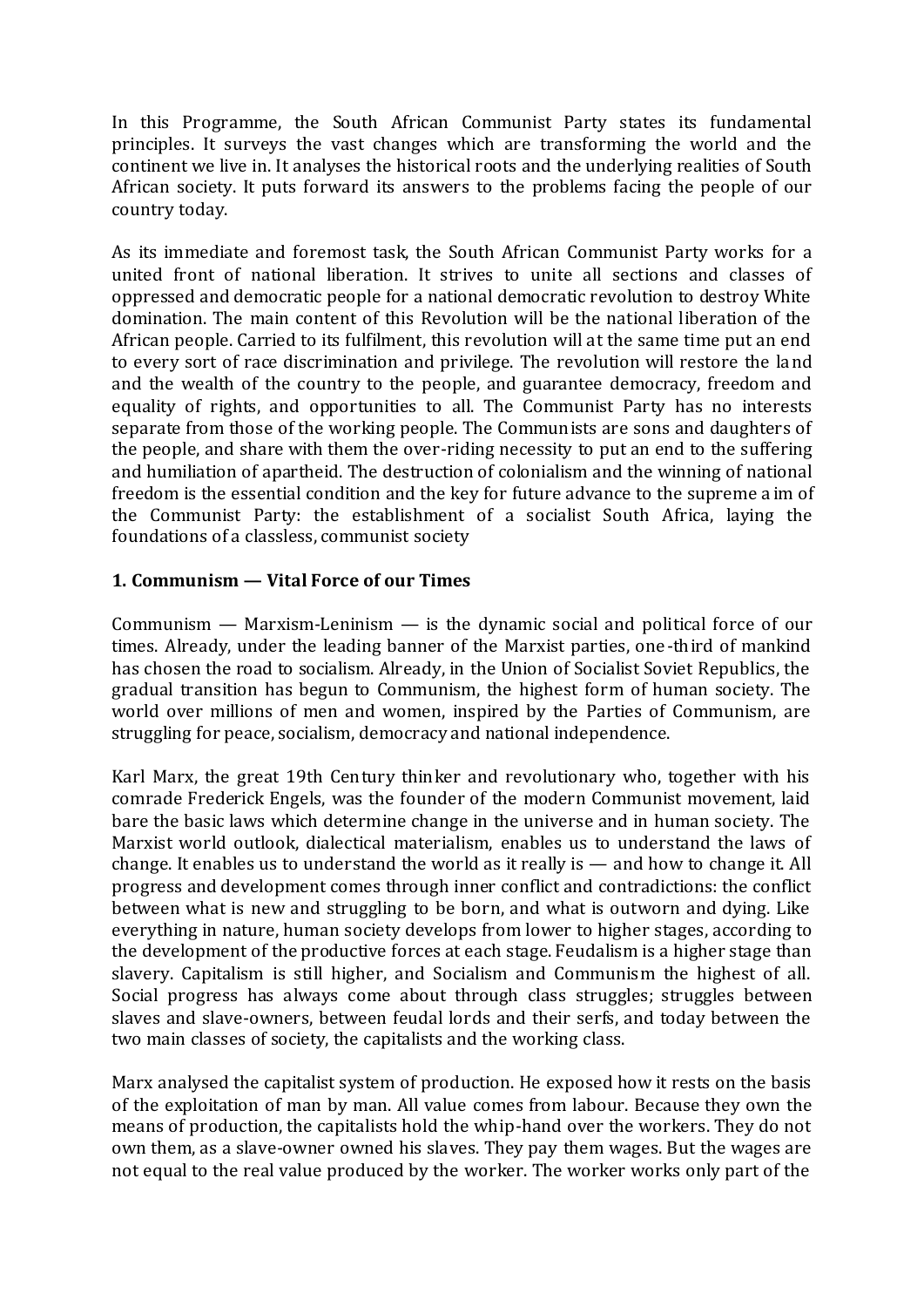day to earn his wages. The rest is free labour for the boss. This is surplus value, out of which the capitalists make their profit and accumulate wealth. Because of their great economic power and wealth, the owners of the means of production dominate in every capitalist country. They run parliament and the press; their ideas prevail in educational and religious institutions. The laws are made to suit their interests. The State, the army, the police and the courts, defend, in the first place, their property. **However democratic it may appear on the surface, every capitalist state is in reality a dictatorship of the capitalist class.**

The genius of Vladimir Lenin, recognised leader of the workers and oppressed people of all countries, threw a bright light on the further development of 20th Century capitalism into its highest and last stage — Imperialism. As capitalism develops, more and more the control of wealth passes to fewer and fewer hands. Big firms eat up small ones. Huge monopolies grow, both national and international, and a few giant firms dominate whole branches of the national economy. Banks and other financial institutions buy shares in industrial concerns, and the "kings of industry" acquire controlling interests in the banks. So the two kinds of monopoly capital, financial and industrial, merge with one another. The imperialists export capital to the sources of raw material and cheap labour, to the countries which are less developed economically. Economic penetration is followed by political domination. A handful of West-European powers, Japan and the United States of America, seeking higher profits, dominated the whole of Africa, Asia and Latin America, mercilessly looted their natural resources and exploited their people. The colonial system of imperialism did incalculable damage to these peoples. It held back and stifled their independent economic, political, social and cultural development. In extreme cases it resulted in the wholesale massacre and near extermination of indigenous peoples. Imperialism produced disgusting and utterly false theories and practices of so-called "superior" and "inferior" races, which culminated in Hitler's Germany and Verwoerd's South Africa.

Imperialism breeds war, on a scale and of a frightfulness previously unknown in human history. Following the "scramble for Africa" towards the end of the 19th Century, the entire world was partitioned between the imperialist powers. Powerful new capitalist states arose, and demanded their "right" to own colonies. But all the colonial territories had already been grabbed by the older imperialists. The desperate conflict between the rival imperialists for the re-partition of the world, erupted in the terrible world war of 1914-18, which shook the foundations of imperialism and exposed its true nature to the masses.

Capitalism, in its time, was a progressive social system. With all its defects it represented an advance over feudalism, higher production, greater liberties. But, in the world of today, capitalism is no longer progressive. Modem production is a great and complicated process, arising from a highly organised society. But the means of production remain in private hands, and the fruits are appropriated by the few. This deep contradiction between social production and private appropriation leads to great conflicts in society: between the masses of the people and the group of monopoly capitalists who control their destinies, between rival capitalist countries, between colonial peoples seeking national freedom and their imperialist masters, between the working class as a whole and the capitalist class. These conflicts cannot be resolved within the framework of the capitalist system. They are leading to the breakdown of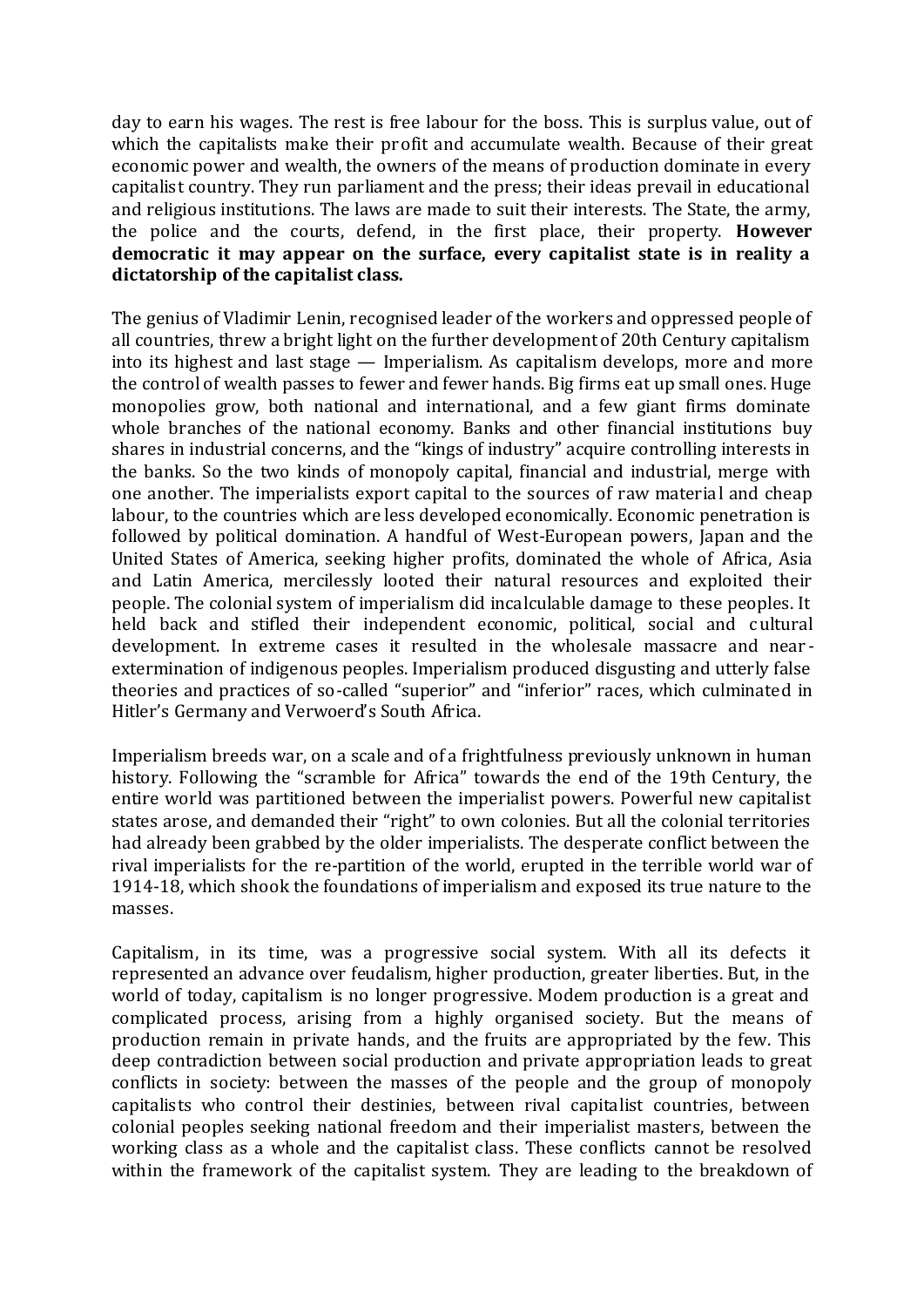that system. Symptoms of this break-down are the ever-recurring crises of overproduction; the turning of the ruling classes towards fascism; the gigantic expenditure on armaments; the ceaseless drive towards aggression and war.

Capitalism is obsolete. It is giving way to the new and higher social order of socialism and communism. Socialism puts an end to the contradictions of capitalism by abolishing private ownership of the main means of production and placing them under public ownership. It replaces the dictatorship of the capitalists with that of the workers, thus for the first time ensuring genuine democracy for the masses. It overcomes the class and national conflicts inherent in capitalism by abolishing the exploiting classes and the exploitation of man by man; by guaranteeing equality and national rights to all peoples. Socialism aims to meet the growing material and cultural needs of the people by overall planning, by steadily developing and improving social production. It develops socialist consciousness and labour enthusiasm among the working people by applying the principle: "From each according to his ability, to each according to his work." The great development of the productive forces under socialism, and in the rise in the socialist consciousness of the masses, enables the gradual development towards a still higher stage of human society: communism. Communism is a classless social system, with one form of public ownership of the means of production. All members of communist society will enjoy full social equality. The all-round development of the people, accompanied by the growth of the productive forces sufficient to ensure abundance of goods, enables the principle to be applied: "From each according to his ability, to each according to his needs." Under communism  $-$  a highly organised society of free, socially-conscious people enjoying public self-government — labour will cease to be a burden. Everyone will recognise that to work for the benefit of the people is a necessity willingly performed as life's first need.

A new era in human history opened with he great October Socialist Revolution of 1915 when, led by the Communist Party, and inspired by the great teachings of Marx and Lenin, the workers and peasants of Russia and the former Tsarist Empire overthrew capitalist class rule and established, over a vast territory, the dictatorship of the proletariat The heroic victories of the Soviet workers and peasants against counter revolutions and foreign intervention, their triumph over famines and backwardness, their great achievements in the building of socialism, inspired millions of working people in many parts of the world. Powerful Communist Parties arose in many countries. In the areas of the greatest population, the colonies of imperialism it Asia, Africa and Latin America, the October Revolution aroused hundreds of millions to fight for national liberation.

Following the historic victory of the Soviet Union in the second world war and the defeat of fascism on an international scale, the people's cause made a further leap ahead. Led by the Communist Party, the great Chinese nation of 750 million put an end to domination by imperialism and its agents and took the road to socialism. In a number of European and Asian countries the people rose against capitalist and landlord rule and laid the basis for socialism. These countries have joined the Soviet Union in the socialist camp, comprising no less than one third of the human race bound together by firm fraternal and equal relations among themselves, advancing the people's living standards by leaps and bound, and providing a powerful safeguard for peace, national liberation, democracy and progress for all the peoples of the world.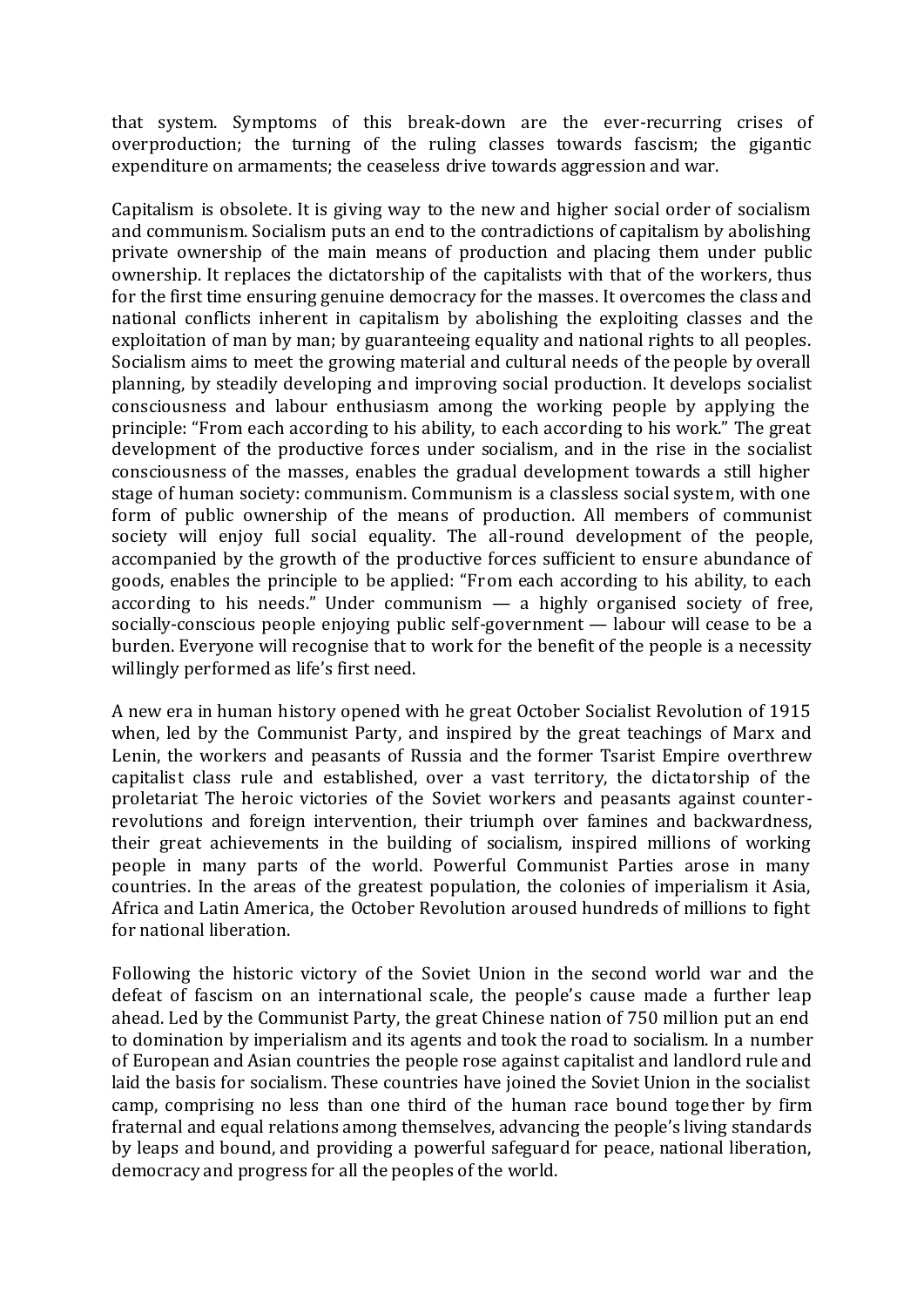The colonial system of imperialism is crumbling. The peoples of practically the whole Continent of Asia have within an astonishingly short space of time liberated themselves from direct colonial rule. The tide of national liberation has advanced with equally dramatic swiftness throughout the continent of Africa and the great majority of our fellow-Africans today enjoy formal political independence. The inspiring example of Cuba has called forth a great wave throughout Latin America of resistance to the economic enslavement by United States imperialism. Determined to win a place of equality in the world, and to overcome the evil heritage of imperialism, the peoples of the colonial and formerly colonial countries arc conducting vigorous and mounting struggles against imperialism and its agents in their midst. They fight against feudalism and other forms of local reaction. They are striving to build states of national democracy, which will move forward from formal independence and break all imperialist financial, economic, political and military entanglements. They seek rapidly to put an end to the chaos and economic backwardness which imperialism has left behind it. They aim to overcome the crippling lack of equipment, communications, and trained and skilled personnel; and to conquer illiteracy, mass poverty, disease and ignorance. They aim to catch up with the most advanced countries in industrial and agricultural development, in living standards and conditions, in educational, cultural and scientific achievement. Only thus can true equality, independence and democracy be established for the hundreds of millions of people in the former colonies of imperialism.

More and more the masses of people in Africa and other formerly colonial countries are coming to understand that capitalist forms of production, based on private ownership, can never enable them to accomplish this gigantic task. Led by the small, but growing, working class, in close alliance with the masses of rural people, they are striving to achieve noncapitalist forms of development, leading towards socialism. They are demanding a vast process of agrarian reform, enabling the African, Asian and Latin American farmer, for the first time in history, to have sufficient land at his disposal for a decent life. To place the control of their countries firmly in the hands of the people, they are fighting for genuine democracy, guaranteeing freedom of speech, of the press and organisation, and enabling masses of workers and peasants to play a full part in public life. The newly independent countries no longer constitute a reliable reserve of imperialism. They are moving more and more out of the sphere of influence of imperialism, and becoming a powerful factor for peace, against imperialist war.

The greatest threat to the aspirations and the future of the peoples of all countries lies in the aggressive plans of international imperialism against socialism and national independence. Should the imperialists succeed in triggering off a nuclear world conflict it would destroy a great part of humanity and man's greatest achievements. Imperialism has not changed its character. Mobilised and organised by the leaders of world reaction, the United States monopoly capitalists, the imperialists are intensifying the armaments race and the cold war, they commit continuous fresh acts of intervention and aggression, attempting to check and reverse the world tide towards national independence and socialism. They threaten the world with nuclear destruction. But because of the tremendous strength, economic, social and military, of the Socialist countries, attracting the powerful support of hundreds of millions of people in the newly liberated and the capitalist countries, the power of the imperialists to impose colonialism, or to start wars, has been checked; their wings have been clipped.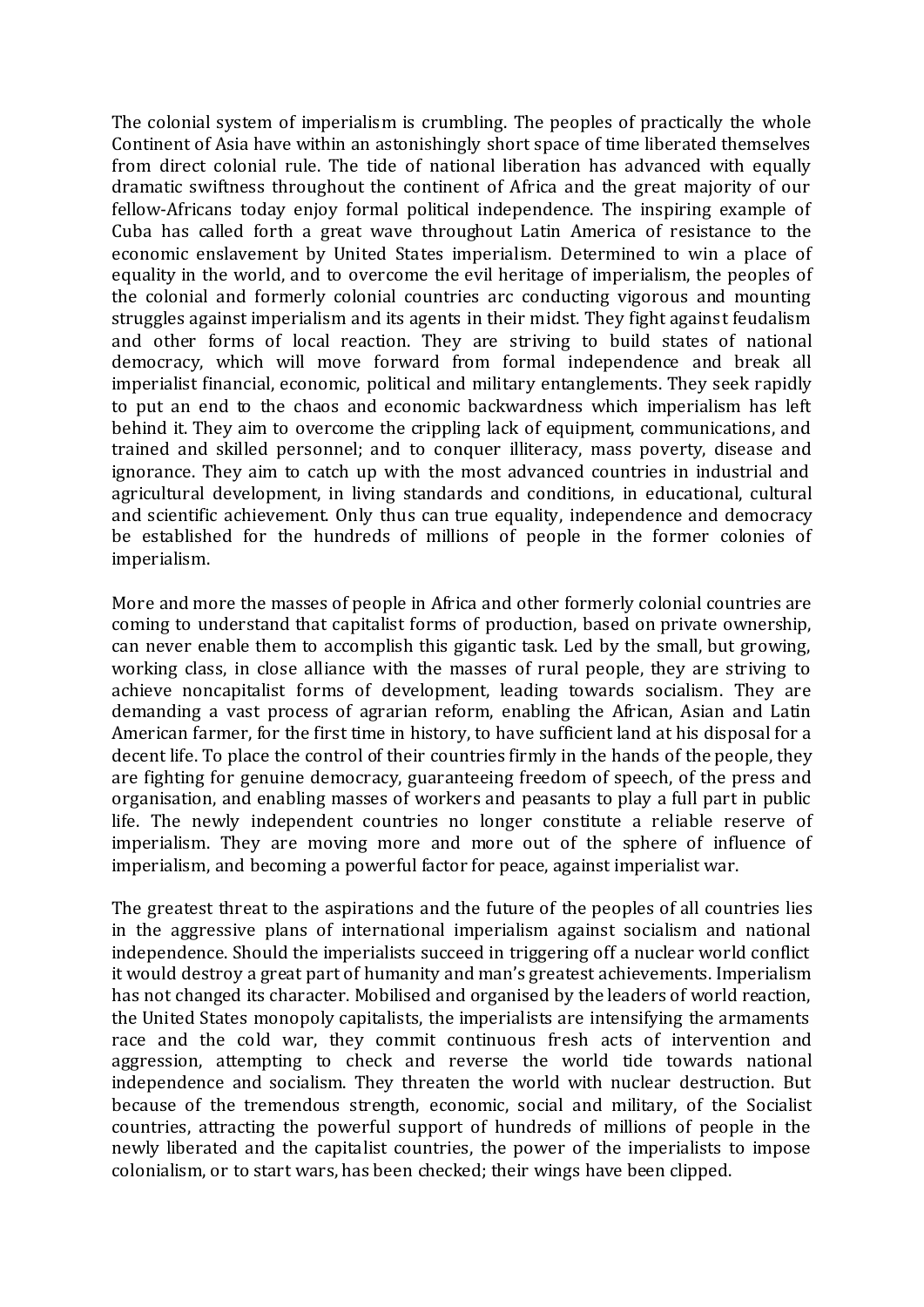Powerful peace movements, embracing millions of people of varying political beliefs, have grown up in many countries. The forces of national liberation and of the labour movement everywhere are insistently demanding an end to the cold war and the observance of the principles of peaceful co-existence of states with different social systems. All these forces are rallying to demand universal and complete disarmament. This crucial policy, advanced by the Soviet Union, crystallises the longings of our generation for peace and security, for life itself. Universal disarmament would lift a crushing burden of taxes from the shoulders of the people. It would make available the huge resources and quantities of manpower now diverted to arms production for useful production to raise the people's living standards. It would greatly assist the cause of national liberation by striking the weapons from the hands of the colonialists. It would free the world from the nightmare of nuclear war. Unity of all the forces demanding peace is capable of enforcing this demand. Even though imperialism still rules in powerful countries, such as the United States, the countries of Western Europe and Japan, and even though the war danger is still acute, the possibility already exists of achieving universal disarmament and eliminating war, providing the people struggle resolutely to assert their will for peace.

It is no longer the imperialists, but the international working class and its proudest creation, the world socialist system, which determine the main characteristics and trends of our times. We live in an epoch of struggle between two opposing social systems, an epoch of socialist and national liberation revolutions, of the breakdown of imperialism and the abolition of the colonial system. it is an epoch of the transition of more and more peoples to the socialist path and the triumph of socialism and communism on a world-wide scale. These vast changes in the world spell the doom of capitalism and imperialism. The victory of socialism and communism will ensure the eradication of all types of exploitation and oppression, a future of peace, friendship, well-being, and unlimited advance for all peoples of the earth. Idlers and parasites will no longer exist, for "he who does not work, neither shall he eat." Selfishness, ignorance, superstition and other evils of the acquisitive society will disappear. Mankind will enter upon a greater freedom, in terms of the principles of Communism.

But this great change will not come about of its own accord, or by persuading the capitalist ruling classes that change is reasonable and desirable. **No ruling class in history ever bowed itself gracefully off the stage.** The defeat of capitalism and the transition to socialism can only come about through struggles of the masses of the people, headed by the most advanced, resolute and revolutionary class, the working class. In their fight against exploitation and capitalist class domination, the weapon of the working class is organisation. The workers organise trade unions to fight for higher wages, better conditions and shorter working hours. They build mass political organisations to oppose and protest against the injustices of capitalist class rule. Answering Marx's great call: "Workers of all countries, unite!" the workers of each county strengthen brotherly ties between themselves and those of other countries beyond their borders, on a regional, continental and international basis.

Due to differences of history and national tradition, which the Communist Parties take into account, the precise path to socialism will differ from one country to another. But international experiences show that certain basic laws apply to all countries. **Headed by the Marxist-Leninist Party and in alliance with most of the peasants and other**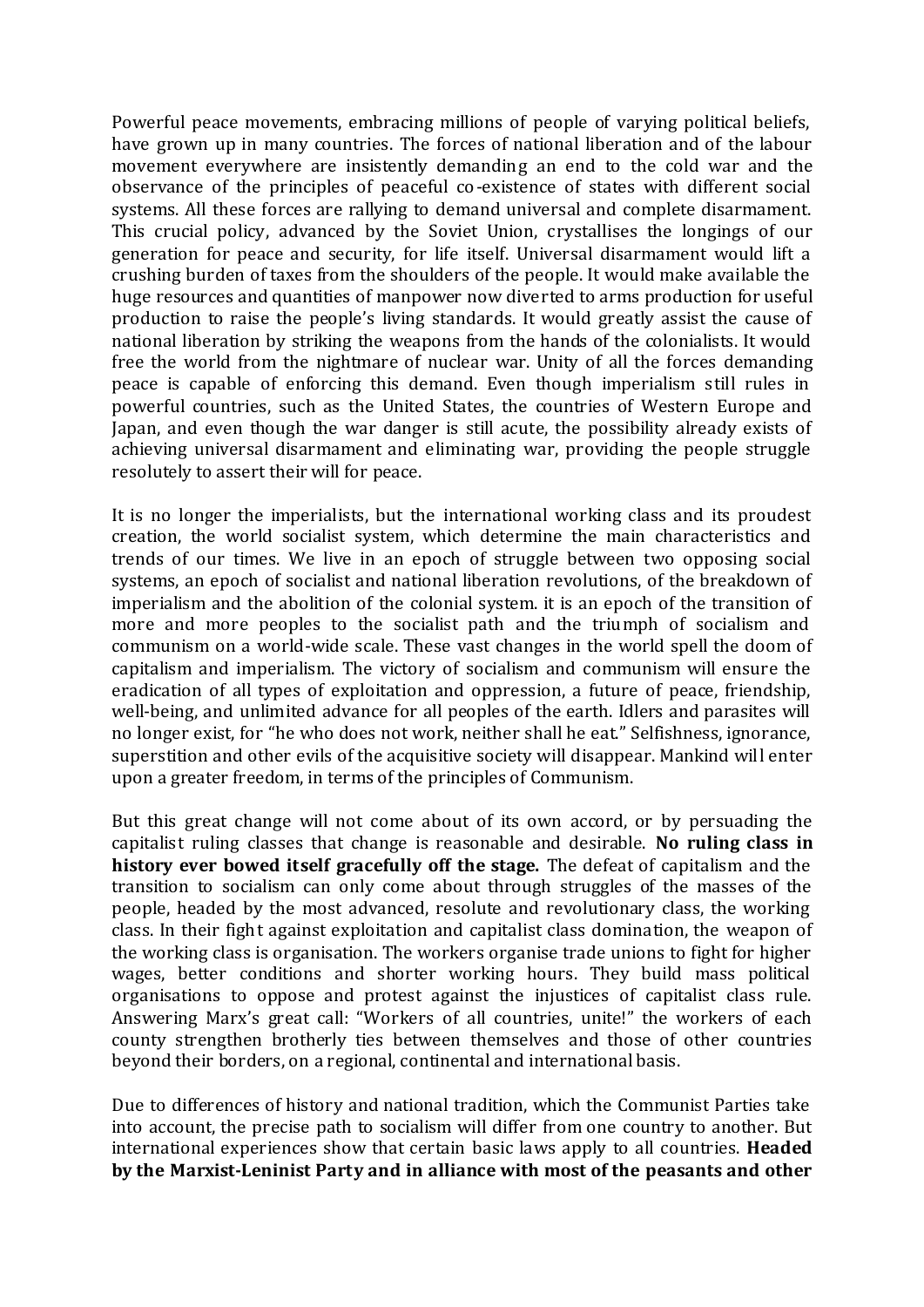**working people, the working class must destroy the state of dictatorship of the capitalists, and replace it with the dictatorship of the working class, offering the widest democracy to the great majority of the people. Attempts at counterrevolution by the reactionary classes and groups must be suppressed.** Private ownership of the main means of production must be abolished, and public ownership must be established in its place. The land must be in the hands of those who till it, and agriculture gradually transformed on a socialist basis. The national economy must be planned, to raise the people's living standards and build socialism and communism. Capitalist influence must be rooted out in the fields of ideology and culture, and a new type of intellectual must be trained, devoted to the welfare of the people' and to socialism. All forms of racial and national discrimination and oppression must be wiped out, complete equality of rights and opportunities and brotherly friendship must be an unvarying principle governing all relations between people of different national groups. The achievements of socialism must be defended against enemies inside and outside the country. Working class internationalism — close ties between the workers of all lands — is essential for the building of socialism in any country.

The highest form of working class organisation is the Marxist-Leninist Party, the most advanced, conscious and determined section of the class. This Party, the Communist Party, is a voluntary association of the best, most militant and devoted fighters for the cause of the workers, peasants and all oppressed people. All Party members enjoy equal rights irrespective of race or nationality. All members pledge themselves to maintain the highest standards of discipline, political training, loyalty and courage. **Led by the Party, the working class aims, not merely at reforms of the capitalist system, but at the revolutionary overthrow of the system itself and its replacement by socialism.**

# **2 The African Revolution**

For centuries the peoples of Africa were subjected to exploitation and robbery by the capitalist maritime nations of western Europe and other marauders. Millions of sons and daughters of Africa were transported as slaves to far away countries. In the words of Karl Marx, Africa was "a warren for the commercial hunting of black skins." The invaders destroyed Africa's ancient civilisations. They seized and laid waste her natural wealth. By the end of the 19th Century almost the whole of Africa had been conquered — by trickery or the force of superior arms — and brought beneath the alien yoke of a handful of European powers — Britain, France, Portugal, Belgium, Germany and Spain. Her peoples were deprived of self-government, alienated from their ancestral lands and driven to work as forced labourers on white-owned plantations, mines and other enterprises. Africa's normal economic and political development was arrested and set back. Vast fortunes werc accumulated in Europe and North America out of African resources and African labour. But the people of our Continent remained the most poverty-stricken in the world, with the highest death rate and the lowest expectancy of life. The colonialists proclaimed that their mission was altruistic and civilising. But now when they are being driven from Africa, they leave behind them a crippling heritage of illiteracy, ignorance, economic stagnation, starvation and disease.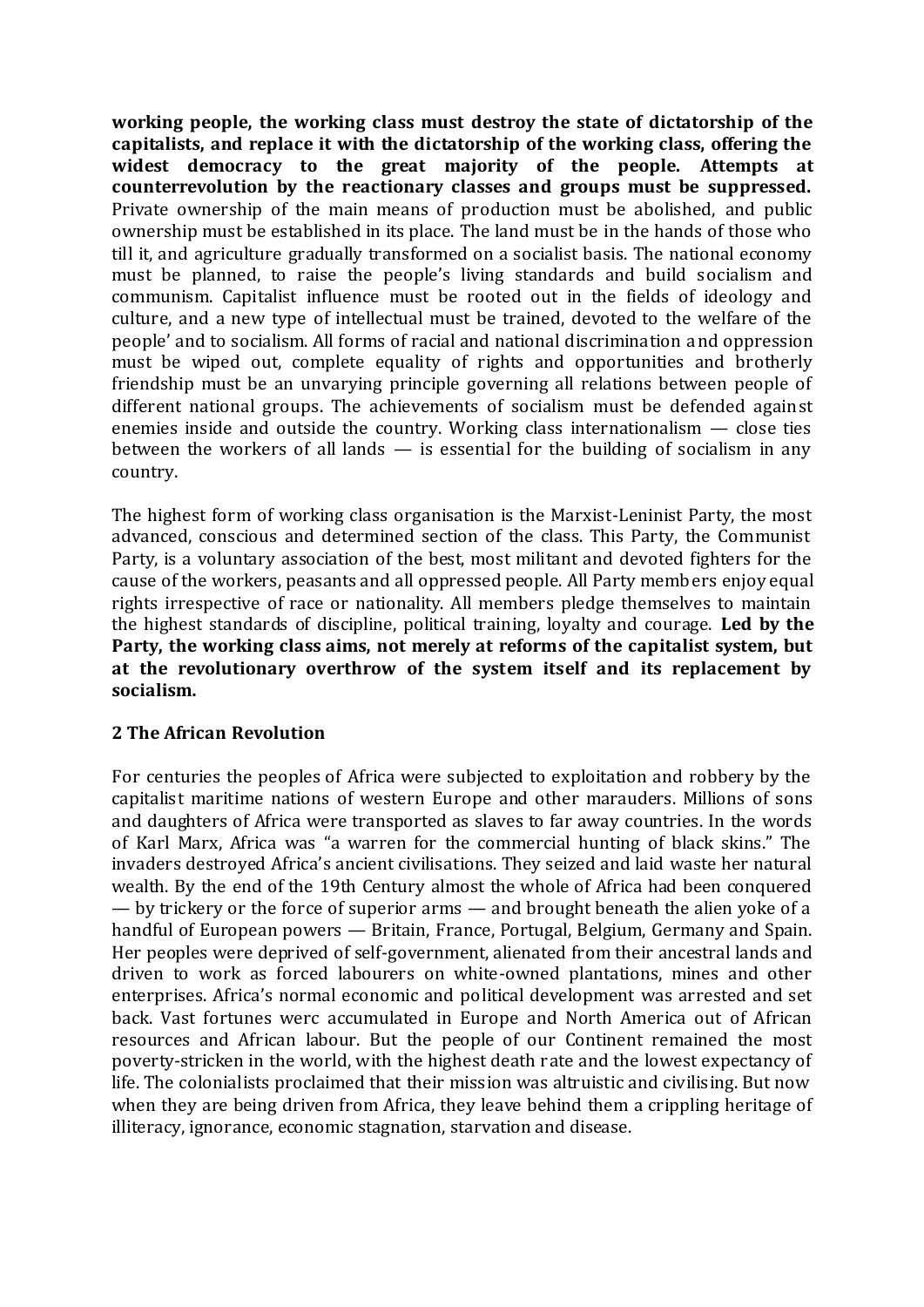As a result of the heroic struggles of the African peoples, all over the Continent, and also of the break-up of the colonial system of imperialism which was inaugurated by the great October Socialist Revolution, the peoples of Africa have swept forward to win freedom and independence. At the end of the second world war, only Ethiopia and Liberia could claim to be African states governed by Africans. By 1962 the whole picture had been transformed. Only Angola, Mozambique and a few other scattered territories remained under the direct colonial rule of European powers, and in the Republic of South Africa, South-West Africa and the Rhodesians, White minorities continued to dominate. The area of formal political independence had spread to almost the entire continent. This sweeping process — the return of Africa to the rule of the African people themselves — is a great victory for the African people and the cause of freedom. It must be pressed forward and completed as soon as possible. It is the essential basis for all future advance. The working class, and its most advanced leaders, the Communists, arc intimately concerned with this great movement for political independence; they form its spearhead and its most determined and uncompromising defenders.

But, formal political independence alone will not ensure the genuine independence of the African peoples, and their equality amongst the nations of the world. The former colonies remain tied by a thousand bonds to their former owners. Through the "British Commonwealth" and the "French Community" powerful pressures are exerted to influence them and ensure their continued adherence to political, diplomatic, military and economic systems of Western imperialism. There is a new "scramble for Africa" in which United States, West German and Japanese finance capitalists are vying with the older imperialists to extend their investments and their economic stranglehold over African territories and resources. The imperialists all strive to retard the development of national economies and national industries in the African countries, Through such instruments as the European Common Market they strive to keep them backward, in a position of suppliers of raw material and cheap labour for imperialism. These plans o f *neo-colonialism* are the greatest threat to the real independence and development of the newly emerged African States.

The young African states need to abolish illiteracy, backwardness and economic dependence. They need to "Africanise" their civil services and administrations, rapidly to train personnel from amongst their own people to administer and develop their countries. They need radical land reform, to transform and improve African agriculture and greatly raise the desperately low living standards of the masses. They need rapid industrialisation and economic development, in order to overcome the terrible heritage left behind by colonialism, and to catch up with the advanced countries of the world. In these aims the young African Republics are tremendously assisted by the generous and unconditional aid extended to them by the Soviet Union and other countries of the socialist world system. Such aid is rendered upon the principles of strict equality and true brotherly friendship. It aims to lay the basis for the industrialisation of undeveloped countries  $-$  the foundation stone of true independence and equality  $$ and to train competent specialists in the hundred fields which the new Africa so urgently requires.

Only if they can achieve a social transformation, a fast rate of economic and social development, can the African countries ensure genuine independence and equality in the world family of nations, and higher standards of life, health and culture for their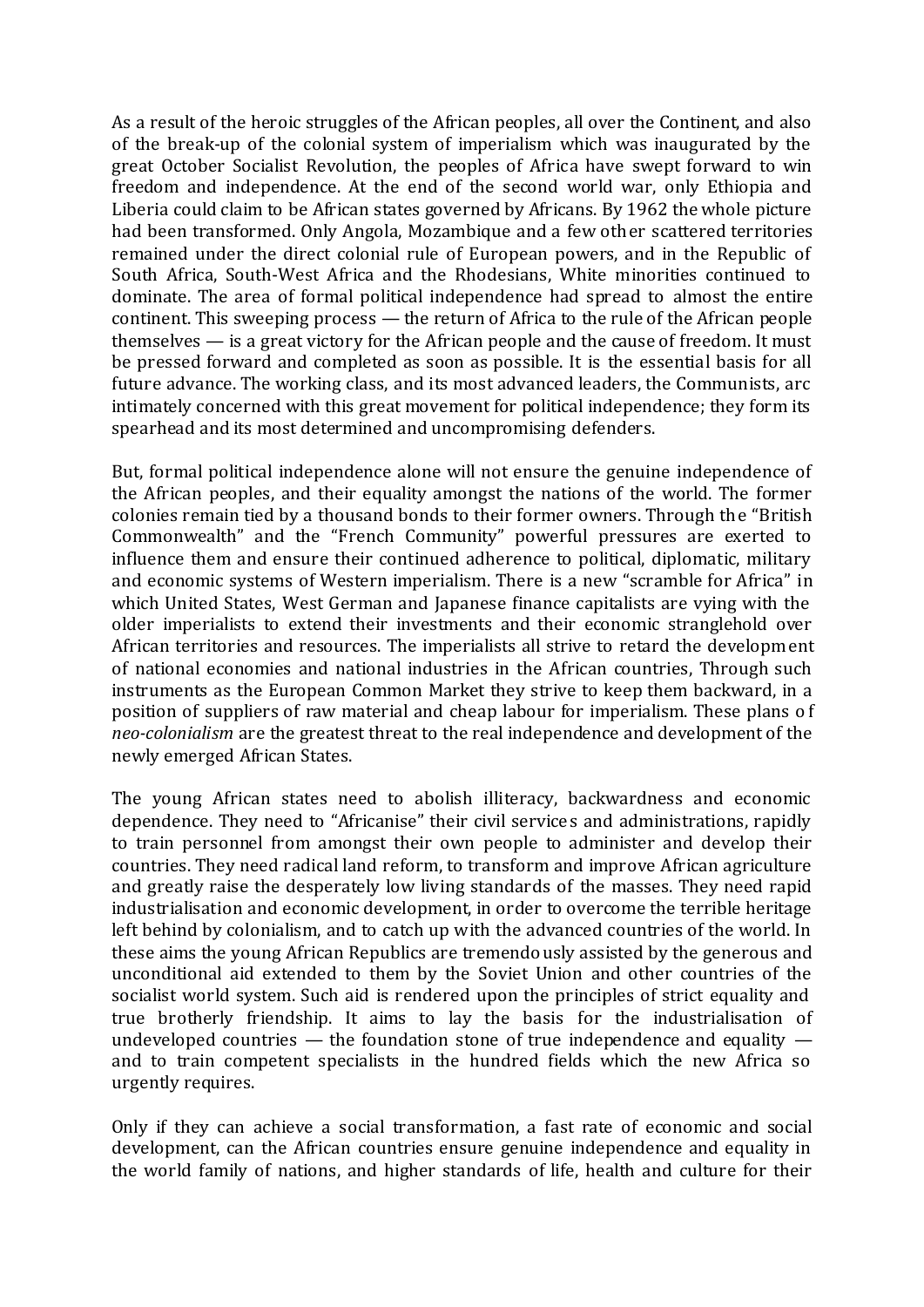people. In their drive towards these goals the African peoples are faced with the choice between capitalist and socialist paths. More and more, the revolutionary workers and peasants, the radical intellectual youth of Africa are turning towards the socialist path. They have seen the evils of capitalism at work in their midst, its greed and wastefulness of life and resources; its ruthless contempt for the dignity and value of the human being. They have learnt of the tremendous rate of development which socialism has made possible especially in the Asian Republics of the Soviet Union, in People's China and other formerly colonial countries which, under workers' rule and socialism, have advanced with giant's" strides. Non-capitalist forms of development, aimed at the building of socialism, are the only way in which Africa can rapidly liquidate racialism, feudalism, tribalism, poverty, backwardness and disease, and the exploitation of man by man.

The South African Communist Party regards as a dogmatic distortion of Marxism, the concept that African countries which are in a precapitalist stage of development must necessarily pass through a period of capitalism before achieving socialism. We are living in the epoch of the transition, on a world scale, from capitalism to socialism. The experience of the Soviet Asian Republics, of People's China, Vietnam, the People's Republic of Korea, and People's Mongolia, show that in our epoch it is possible for the people of colonial countries to advance along non-capitalist lines to-wards the building of socialism.

Recognising the tremendous attraction of socialist ideas in Africa, various leaders have advanced the concept of a special kind of "African Socialism" different from Marxism-Leninism. These concepts are mistaken. It is true that the precise paths of the African peoples towards socialism will differ from those of peoples of other continents, due to differences of national tradition and history, to the long period of colonialist domination which, amongst other factors, has prevented the development of African societies along the same lines as those in Europe and Asia. But the whole of international experience has proved beyond any shadow of doubt, that the main truths of Marxism-Leninism are fully applicable to countries in every stage of social development. The only road towards a socialist and communist future is that indicated by Marxism. The innumerable attempts, in many parts of the world, to propound or practise non-Marxist socialism," or to revise, "modify" and "improve" Marxism-Leninism, have one and all ended in disaster and betrayal of the working class.

The countries of Africa are in various stages of historical and social development. In some areas, such as the Republic of South Africa and the Congo, there is a relatively high degree of industrial development, of powerful monopoly capitalism and a numerically strong working class. Other areas have hardly been touched at all by capitalist development. There is little or no commodity production and exchange, and modern nations have not developed. Feudal and pre-feudal societies prevail. There is thus no common solution which would answer the needs of all the territories of Africa; each area needs to be studied specifically in the light of its own actual conditions. But, in most parts of Africa, the needs of the people will best be met at the present time by the formation of states of national democracy, as a transitional stage to socialism. The minimum essentials for a state of national democracy as indicated in the declaration of 81 Marxist Parties in December 1960, are that it: "consistently upholds its political and economic independence, fights against imperialism and its military blocs, against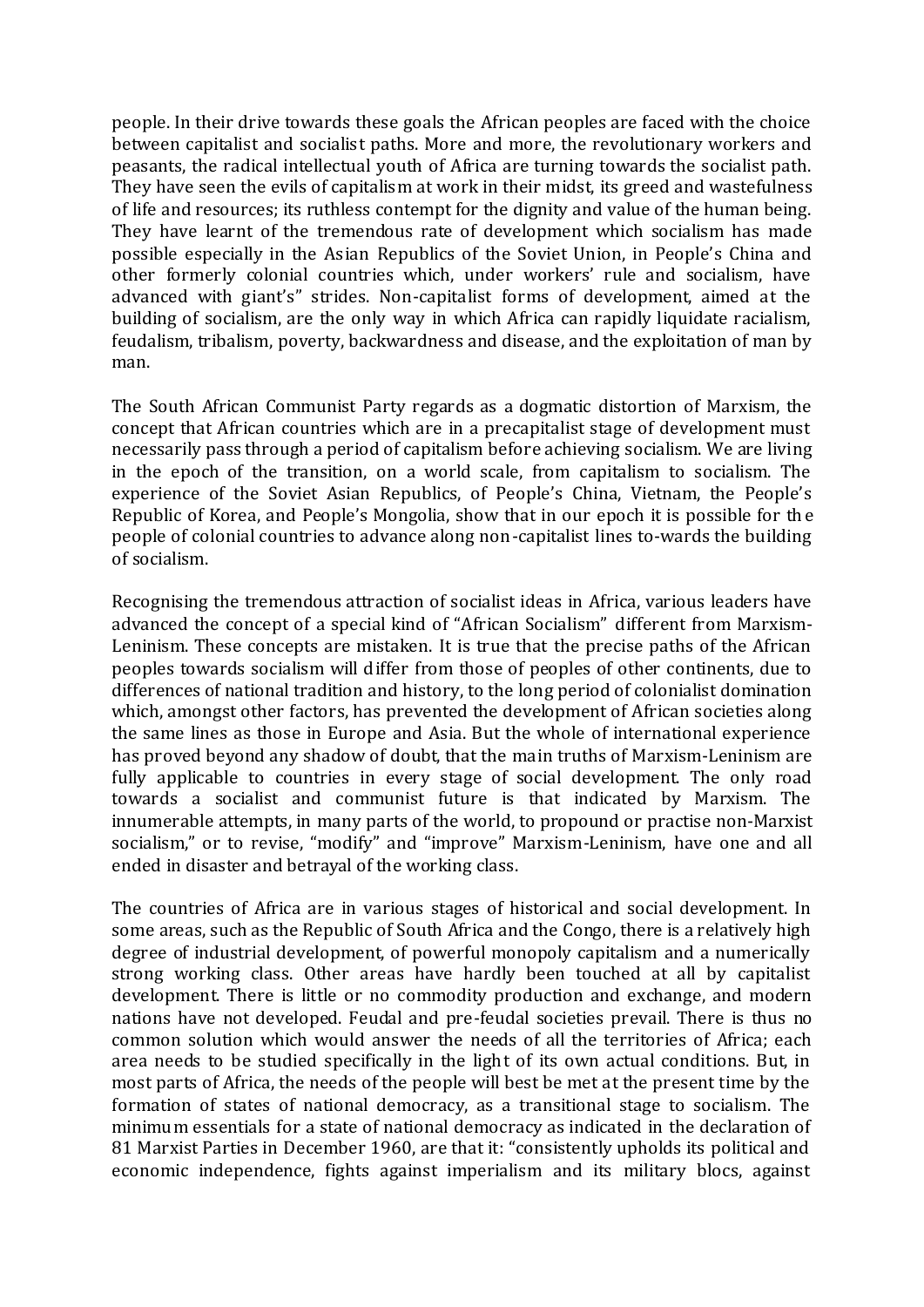military bases on its territory; fights against the new forms of colonialism and the penetration of imperialist capital; rejects dictatorial and despotic methods of government; ensures the people broad democratic rights and freedoms (freedom of the press, speech, assembly, demonstration, establishment of political parties and social organisations) and the opportunity of working for the enactment of agrarian reform and other domestic and social changes, and for participation in shaping government policy." The basis of a national democracy is a leading alliance of workers and rural people. Such a state will provide the most favourable conditions for advance, along non-capitalist lines, to socialism.

In their advance towards national independence, democracy, unity and socialism the African peoples are seriously handicapped by the lack of understanding of socialist ideology — largely a result of the imperialists' censorship and distortion of Communist ideas — and by the absence in most parts of our Continent of independent, Marxist-Leninist parties of the working class. Socialism cannot effectively be built without socialist organisation guided by socialist theory. The development and growth of such parties, devoted to the people's struggle for freedom and independence, and building and forming part of the united front of all patriotic classes for national liberation, would be an important contribution to the cause of Africa. By making a profound study of scientific socialist theory and creatively applying it to the solution of the problems of their own countries, such Parties can play an indispensable role in carrying the African Revolution forward uninterruptedly to its consummation: the crowning of national independence with deep-reaching social revolution and the full emancipation of the African peoples from bondage.

The common struggle of the peoples of Africa against imperialism and colonialism in all its forms has brought the peoples of Africa closer together than ever before. The African countries which have already achieved independence render fraternal assistance to the freedom struggle of their brothers who still suffer under foreign or White minority domination. A powerful urge towards closer ties and solidarity exists among all Africans based upon the understanding that unity can best enable the African people to maintain and consolidate independence, overcome their grave social and economic problems, develop the resources of the Continent and raise their living standards. This urge finds its expression in the historic All-African People's Conferences and in regional groupings such as the Pan-African Freedom Movement of East, Central and Southern Africa: in the formation of the All-African Trade Union Federation; in joint economic and defence plans; in actual or projected regional Federations aimed at the ultimate establishment of a United African Commonwealth. This movement is progressive and anti-imperialist in character, reflecting the essential unity of the African Revolution. The frontiers of Africa were drawn by the imperialists. For the most part they record past conflicts and settlements among the colonialists. They do not reflect African interests, nor do they demarcate natural geographical, linguistic or other divisions. Progressive elements in Africa will seek to re-draw these frontiers, to create larger and more viable communities, leading to a fraternal commonwealth of Africa as a whole. Because they are achieving independence in the epoch of the world transition to socialism, it is not inevitable that the African nations should follow the path of other continents by developing antagonistic nation states, each jealously guarding its frontiers. Such states arc the product of capitalism. Provided all the African countries follow non-capitalist forms of development the achievement of a united Africa will become practical and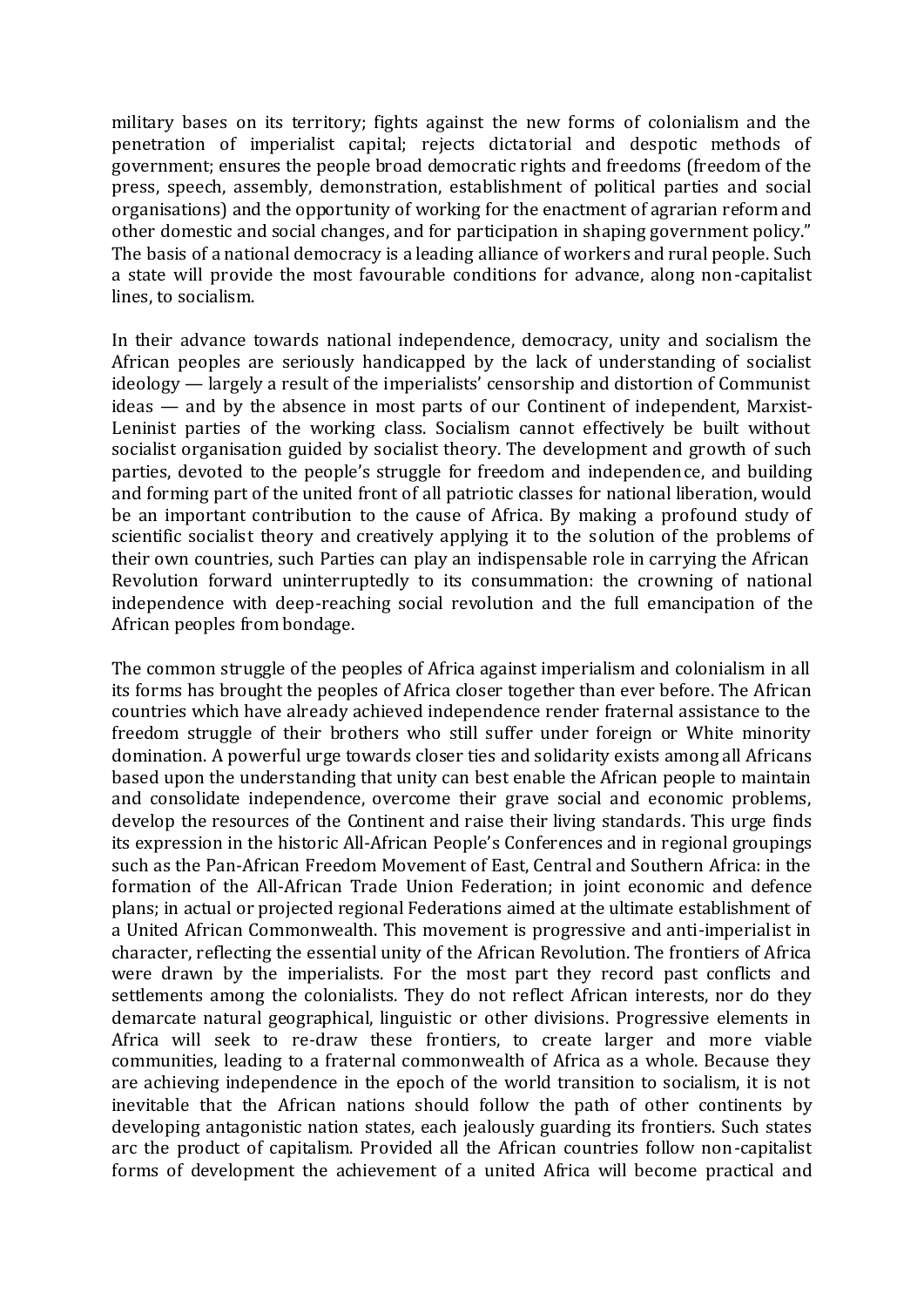desirable. But if this great historical process is to be effected without sowing the seeds of new conflicts, it must be based on consent and persuasion, not upon force.

Communists recognise the right of all peoples and national groups to selfdetermination. They respect the languages and progressive traditions of all African peoples, and their right to independent development of their culture. While recognising the progressive elements in African nationalism and the movement for Pan-African unity, South African communists remain true to the principles of working class internationalism. They will fight against all expressions of racialism, isolationalism, and the glorification and perpetuation of reactionary traditions, which have their roots m capitalist, tribal and feudalist outlooks.

The struggle of the peoples of the rest of Africa and those of South Africa, against colonialism and for freedom are one and indivisible. White colonialism in the Republic of South Africa threatens the independence, peace and progress of the whole of Africa. It is a stronghold and refuge of reaction and imperialism threatening the gains of the African revolution; a breeding ground for plots and activities designed to restore colonialism throughout the Continent. A poor and backward Africa profits the South African monopoly capitalists, enabling them to exploit cheap African labour, both in their heavy investments in many parts of the Continent and by importing workers from other territories to mines and other enterprises in the Republic itself. The South African state and its military forces collaborate with those of the Portuguese, Rhodesian and other colonialists. In fighting against White supremacy, for the democratic revolution in South Africa, the people of our country are fighting for the cause of the African Revolution as a whole. In this fight they are greatly heartened by the victories of their brothers and sisters beyond their borders, and by their actions of solidarity with South Africa. They welcome the decisions for the complete diplomatic and economic isolation of the Republic, the boycott of South African goods and the withdrawal of migrant labour from this country, and call for the strict implementation of these decisions. The liberated South Africa of the future will build ties of the closest fraternity and mutual assistance, based upon equal friendly relations, with all peoples of Africa. Its wealth, experience and skills will be a source of strength to the new Africa.

### **3. Colonialism of a Special Type**

The White ruling classes, and especially the leaders of the Nationalist Party have manufactured a version of the past and present of this country which they systematically attempt to impose everywhere, from the schoolroom to international opinion. According to this picture, the early White settlers penetrated peacefully into a virtually unoccupied country. The African population, who are depicted as savage barbarians without culture, achievements or history, are represented as relative newcomers who entered the country at about the same time as the Whites, and conducted aggressive wars and raids against them. The impression is given that African occupation was always more or less confined to the present Reserves — the "Bantu Homelands." This version of South Africa's past is entirely false.

From the time of the first White settlement, established by the Dutch East India Company 300 years ago, the pattern was set for the ruthless colonial exploitation of the non-White peoples of our country, the expropriation of their lands and the enforced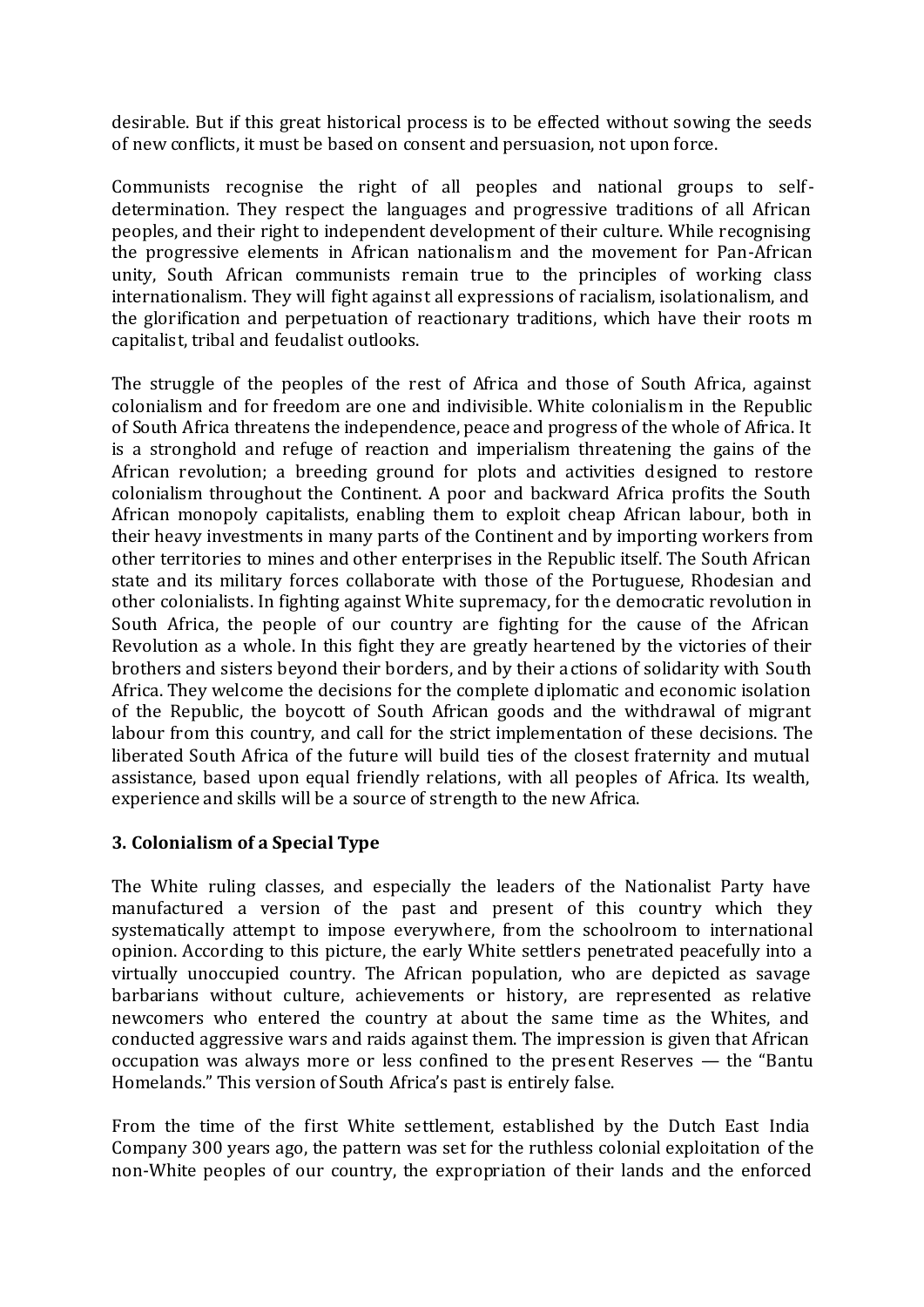harnessing of their labour power. The Dutch made war on the people of the Cape, whom they contemptuously called "Hottentots," and rejected their appeals for peace and friendship. The so-called "Bushmen" were all but exterminated. Slaves were imported from Malaya and elsewhere. White settlers gradually penetrated into the interior. They drove the indigenous people from the best farm lands and seized their cattle. They subdued them by armed conquest and forced them into their service-at first through direct slavery, later through a harsh system of pass laws and taxation.

This pattern was not basically changed by the seizure of the Cape Colony from Holland by Britain in 1806. The British colonialists conducted a savage series of wars of conquest against the AmaXhosa people in the Eastern Cape and the Zulu people in Natal. They imported more White settlers from Britain, and greatly extended the area of White domination. Through the agency of missionaries, traders, or armed bands of adventurers, they extended British sovereignty or "Protectorates" through Bechuanaland and Basutoland, and beyond the Limpopo River in Mashonaland, Barotseland, and other territories to the north, which they have named after the infamous adventurer and multi-millionaire Cecil Rhodes.

The beginnings of the pass system were introduced under British rule. However, as the foremost capitalist country at that time, Britain was opposed to direct chattel slavery. In 1836 a law was passed abolishing slavery in the Cape Colony. In protest against this law, and to get away from British rule, large parties of Boers left the Cape and crossed into Natal, the Orange Free State and the Transvaal. In the course of this Great Trek, the Boers conducted continuous aggressive wars against the African tribes whom they found in possession everywhere. They usurped their lands, exploited their labour and even practised forms of slavery. They established new Republics founded on White domination and the racialist principle "No equality in Church or State."

Colonialist propaganda has emphasised the negative features of traditional African society: the relatively low development of productive techniques; the illiteracy, inter tribal conflicts and wars, superstitions and poverty. It is true that such features existed in traditional African society just as they did among all peoples at the period of simple tribal economy. But hostile propaganda has presented a distorted image. Prior to the European conquest of Southern Africa, the indigenous peoples had developed their own independent culture and civilisation. They mined and smelted iron, copper and other metals and fashioned them into useful implements. They had developed a number of handicrafts. Their system of extensive agriculture and livestock breeding was wellsuited to the type of country and the tools at their disposal. It produced a surplus sufficient to maintain full-time specialist workers, smiths, doctors and others. Their system of government, though simple, was essentially democratic and popular in character. The hereditary chiefs were assisted in their functions as law-givers and judges by the senior people of the tribe, and important decisions affecting the whole tribe were always referred to a general meeting of the people-the Tswana and Sotho Pitso, the Xhosa and Zulu Imbizo. Private property in land was unknown, and food and shelter were freely shared, even with strangers.

When Whites first appeared they were welcomed courteously. But when the colonists began their ceaseless acts of armed aggression, the African people resisted bravely to defend their cattle and their land from robbery and their people from enslavement.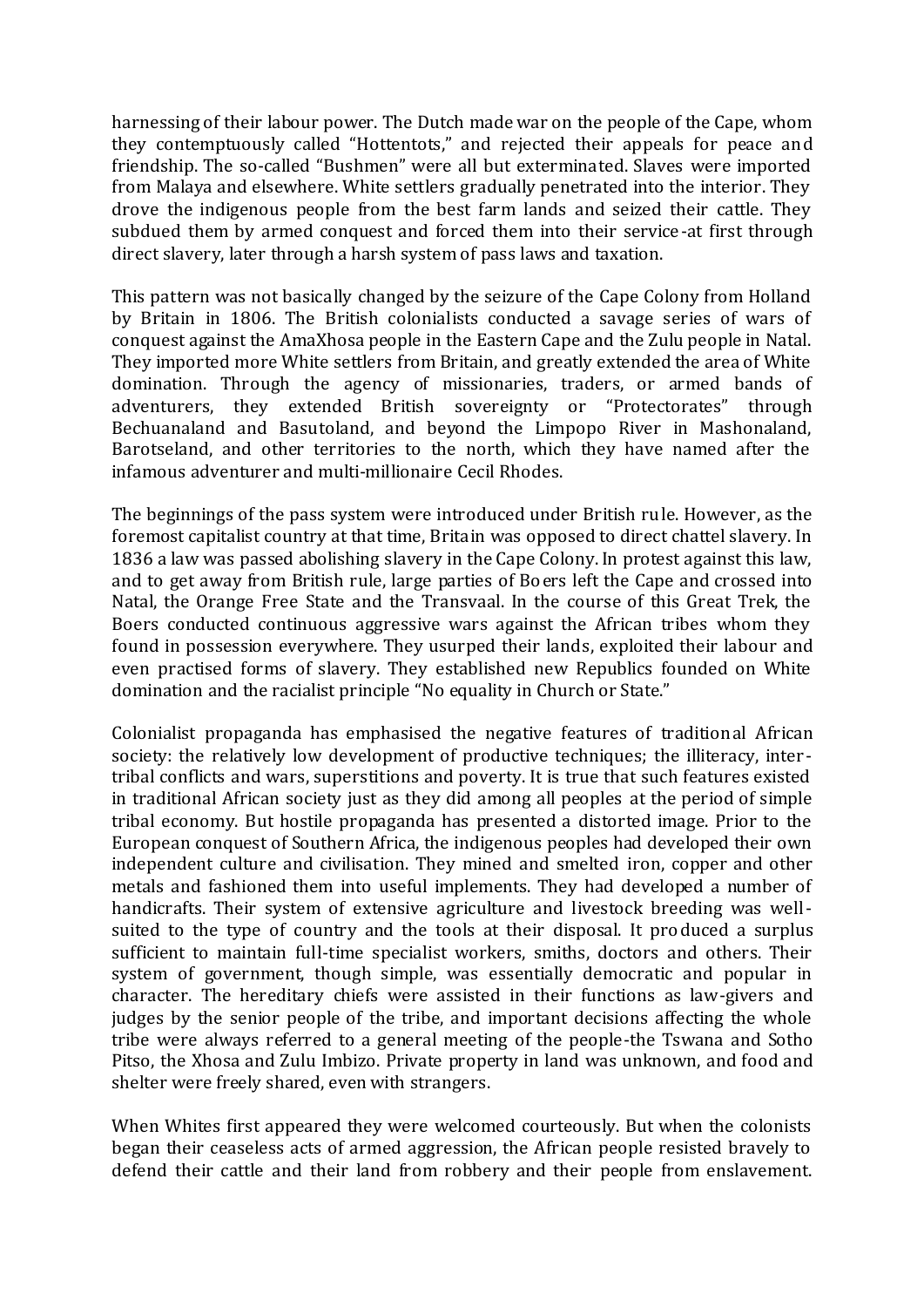They took up spear and assegai against the bullets of the invader with his horses and wagons. The Xhosa people, under leaders such as Nqgika, Ndlambe, Hintsa and Makana, the Zulus using Chaka's battle tactics, under Dingane, Cetywayo and Bambata, the Basotho under Moshoeshoe, and in the North, the Tswana, Pedi and other African peoples, fought back bravely against the Boer and British invaders. The Coloured people, too, struggled valiantly. Revolts took place and the Coloured community led by the great Adam Kok, established their own independent Griqua Republic. But, tribal society and a rural economy could not provide the material basis for successful warfare against an enemy with a more advanced economy and more destructive weapons. The impact and penetration of White missionaries and traders paved the way for military conquest. Disunity amongst the various African peoples prevented the development of a common front of resistance. The farsighted vision of Moshoeshoe did indeed encompass this idea, and he sent emissaries to the Zulu and Xhosa people, and to Adam Kok, to propose such a united front. But Moshoeshoe's idea of a grand alliance came before its time. Time and again in their wars of conquest against African peoples, the British and Boer imperialists were able to play off one tribe against another and to enrol African auxiliaries.

The discovery of diamond fields at Kimberley and goldfields on the Witwatersrand had profound and far-reaching consequences. Foreigners flocked into South Africa. Great British and European finance houses exported vast sums of investment capital to South Africa. To seize complete control over the gold of the Transvaal, British imperialism invaded the two Republics, and after a cruel war, in which the Boers defended themselves with great heroism and resourcefulness, brought them within the British Empire. One of the pretexts for Britain's aggression had been the oppression of the African people under the Republics. Yet, following the British victory, the colonial status and subjugation of the indigenous peoples was continued and even intensified. The goldmining interests were now the true rulers of the country. They had only one interest in the African — to force him into labour on the mines at minimum rates of pay. They found the harsh colonial policy of the Republics admirably suited to this purpose. The poll tax and pass Systems were intensified. Dispossession of the Africans from the land was speeded up. Not a single move was made to introduce into the northern colonies even the minimum citizen rights which had been conceded to the non-Whites in the Cape In the oppression, dispossession and exploitation of the non-Whites, British imperialism and Afrikaner nationalism found common ground. This was the basis for the establishment of the Union of South Africa in 1910.

Dominating the all-White parliament, the representatives of the wealthy Boer farmers and the imperialist mine-owners joined in an unholy alliance to squeeze the last drop of cheap labour out of the African people. The Land Act of 1913 ended African land ownership or tenancy except in the Reserves which were deliberately designed to be insufficient to support the population, so that the menfolk would be driven forth by hunger to work in White-owned enterprises. The state developed the contract system of migrant labour, separating the wage-earner from his family, so that the employer would not have to pay for the maintenance of the worker's wife and children. The democratic, co-operative basis of tribal society was broken down, and the entire African people turned into a rightless community of impoverished peasants and underpaid forced labourers in White-controlled farms, mines and factories.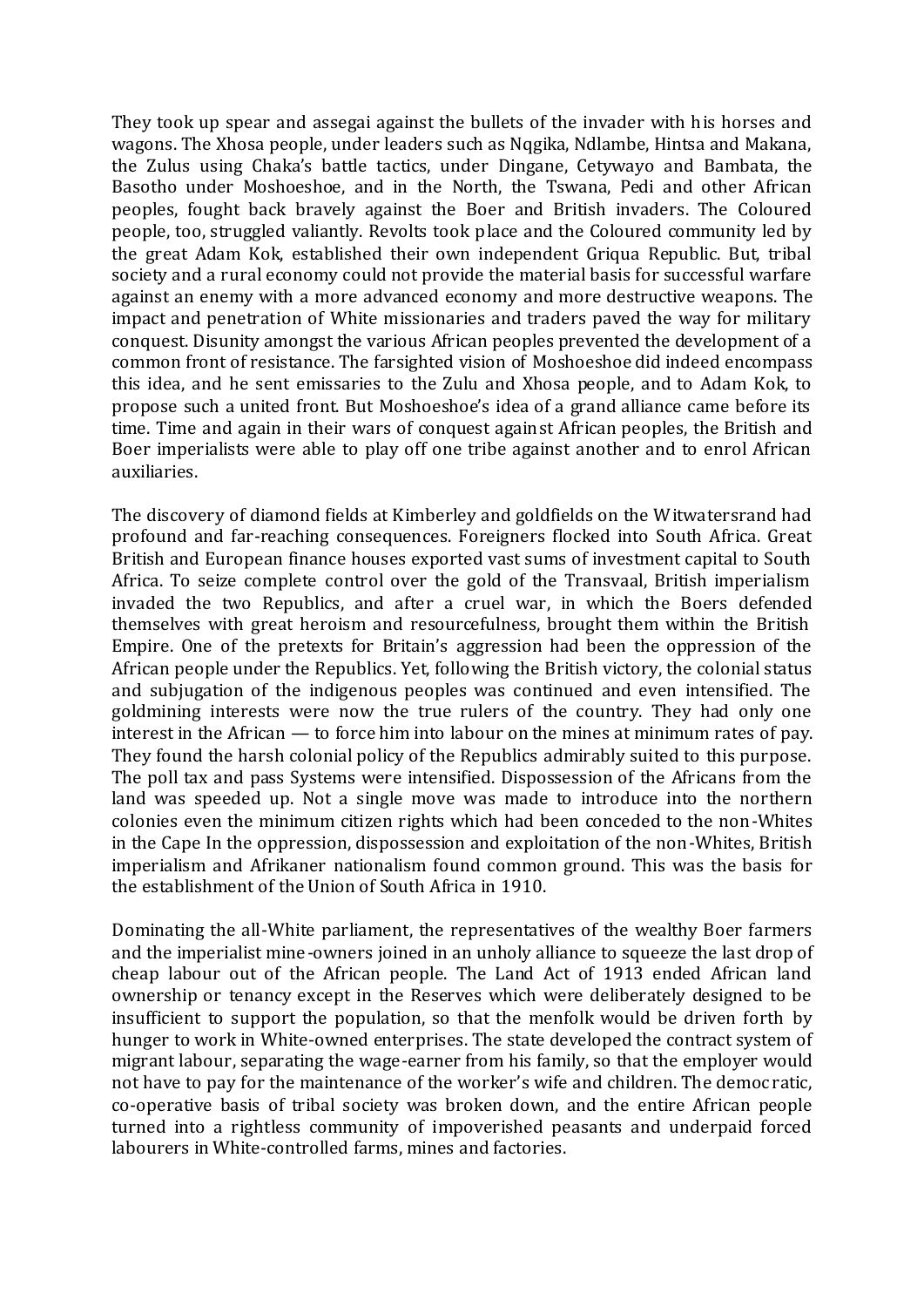South Africa is not a colony but an independent state. Yet masses of our people enjoy neither independence nor freedom. The conceding of independence to South Africa by Britain, in 1910, was not a victory over the forces of colonialism and imperialism. It was designed in the interests of imperialism. Power was transferred not into the hands of the masses of people of South Africa, but into the hands of the White minority alone. The evils of colonialism, insofar as the non-White majority was concerned, were perpetuated and reinforced. A new type of colonialism was developed, in which the oppressing White nation occupied the same territory as the oppressed people themselves and lived side by side with them.

A rapid process of industrialisation was set in train, especially during the two world wars. South African heavy industry and secondary industry grew to occupy first place on the Continent. This process had profound effects on the country's social structure. It concentrated great wealth and profits in the hands of the upper strata of the White population. It revolutionised the economy, transforming it from a predominantly agricultural into an industrial-agricultural economy, with an urban working class, mainly non-White, which is the largest in Africa. But no commensurate benefits of this industrialisation have been enjoyed by the masses of non-White people.

On one level, that of "White South Africa," there are all the features of an advanced capitalist state in its final stage of imperialism. There are highly developed industrial monopolies, and the merging of industrial and finance capital. The land is farmed along capitalist lines, employing wage labour, and producing cash crops for the local and export markets. The South African monopoly capitalists, who are closely linked with British, United States and other foreign imperialist interests, export capital abroad, especially in Africa. Greedy for expansion, South African imperialism reaches out to incorporate other territories — South West Africa and the Protectorates.

But on another level, that of "Non-White South Africa," there are all the features of a colony. The indigenous population is subjected to extreme national oppression, poverty and exploitation, lack of all democratic rights and political domination by a group which does everything it can to emphasise and perpetuate its alien "European" character. The African Reserves show the complete lack of industry, communications, transport and power resources which are characteristic of African territories under colonial rule throughout the Continent. Typical, too, of imperialist rule, is the reliance by the state upon brute force and terror, and upon the most backward tribal elements and institutions which arc deliberately and artificially preserved. Non-White South Africa is the colony of White South Africa itself.

It is this combination of the worst features both of imperialism and of colonialism, within a single national frontier, which determines the special nature of the South African system, and has brought upon its rulers the justified hatred and contempt of progressive and democratic people throughout the world.

All Whites enjoy privileges in South Africa. They alone can vote and be elected to parliament and local government bodies. They have used this privilege to monopolise nearly all economic, educational, cultural and social opportunities. This gives the impression that the ruling class is composed of the entire White population. In fact, however, real power is in the hands of the monopolists who own and control the mines,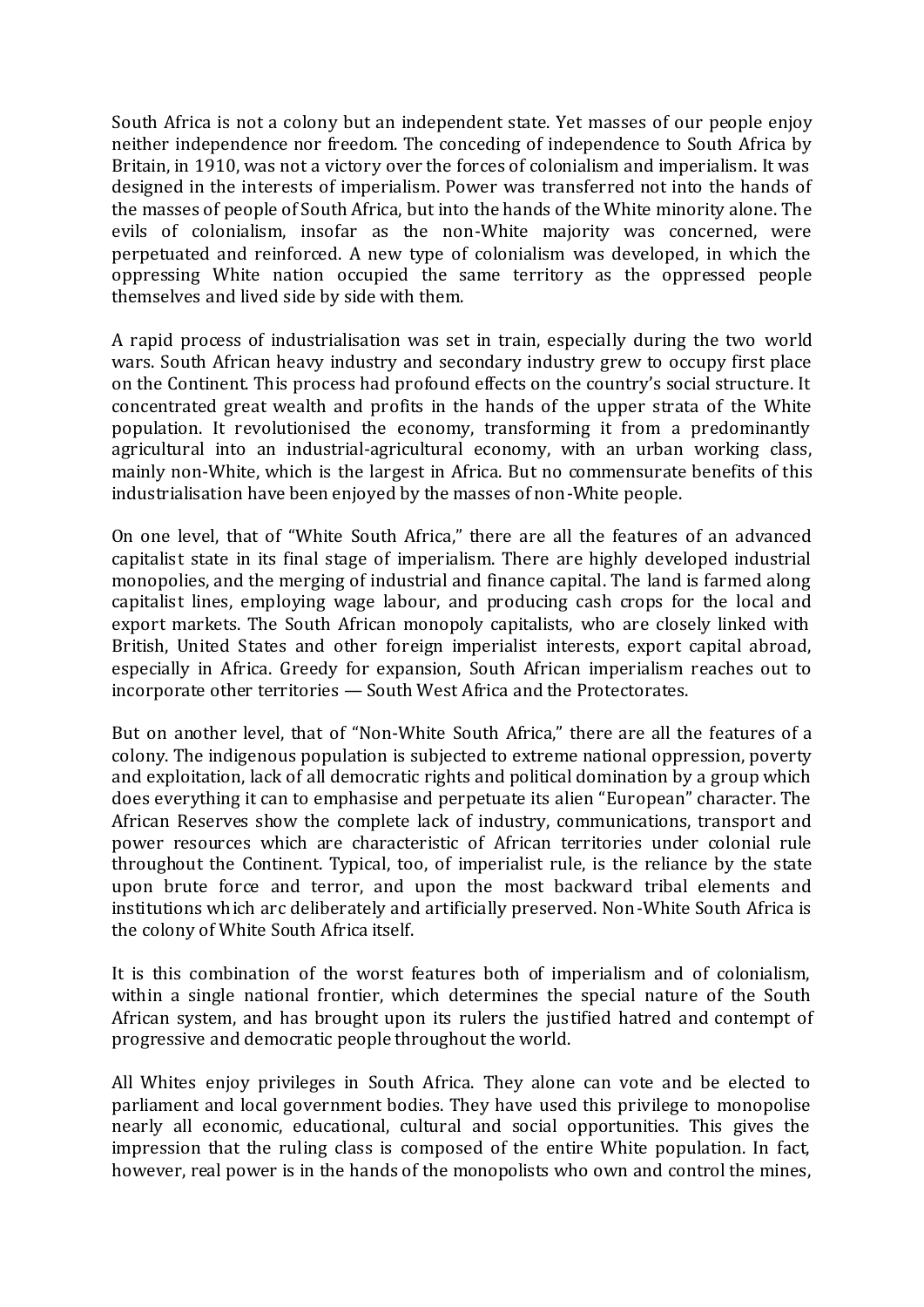the banks and finance houses, and most of the farms and major industries. The gold and diamond mines are owned by seven mining-financial corporations and controlled by a handful of powerful financiers. These seven corporations are closely linked with British and American imperialist interests. They control capital investment in mining alone of R490 million, and employ almost 500,000 workers. In addition, they dominate large sections of manufacturing industries. They are linked with the main banks, two of which control assets of over R2,000 million, mainly in the form of loans to industry, commerce and estate. They own vast tracts of arable land and mining rights in almost every part of the country. In agriculture too monopoly dominates. 4 per cent of the farms make up an area amounting to almost four-tenths of the total White-owned farmland. Thus, in mining, industry, commerce and farming, monopolists dominate the country's economy. They are also closely linked with *state monopoly capital* ventures, such as Iscor (Iron and Steel), Escom (Electricity) and Sasol (Petrol).

These monopolists are the real power in South Africa. The special type of colonialism in South Africa serves, in the first place, their interests. Low non-White wages; the reserves of poverty; the compound labour system and the importation of hundreds of thousands of contract labourers from beyond our borders; the pass laws and poll tax and rigid police control of labour and of movement-all are designed to keep their profits high. In 1961, these seven mining corporations and their subsidiaries made a working profit of nearly R212 million and paid out dividends of R101 million to shareholders.

The South African monopolists act as allies and agents of foreign imperialist interests. One quarter of the capital of the seven mining-financial groups is owned abroad, mainly by British and American investors. In 1958, dividends of R43 million were paid out abroad. The two biggest banks, Standard and Barclays, are largely controlled from Britain, and in recent years United States capital investment in South Africa has grown rapidly, exceeding all other American investments in the rest of Africa put together.

Effective economic domination in South Africa is thus exercised by an alliance of local White monopoly interests in mining, industry and agriculture, together with foreign imperialists and representatives of state monopoly capitalism. These interests have conflicts among themselves, which are reflected in the main White political parties and groupings. But they find common ground in the perpetuation of the colonial-type subjugation of the non-White population.

The system of colonial domination over and robbery of the non-White masses is not in the genuine, long-term interest of the workers, small farmers, middle-class and professional elements who make up the bulk of the White population. White domination means more and more police and military expenditure to burden the taxpayer and divert men and resources from useful production. It means that the poverty-stricken masses arc unable to form an adequate market for South African industry and agriculture. It means more and more dictatorial police-state measures, the extinguishing of civil liberties for Whites as well as non-Whites. It means a South Africa despised and shunned by the whole world, subjected to economic, diplomatic, cultural and other forms of isolation, boycott and sanctions. It means a future of uncertainty and fear. The maintenance of White supremacy involves ever-increasing repression and violence by the government, resistance by the oppressed people and the steady drift to civil war. Only the complete emancipation of the non-White peoples, can create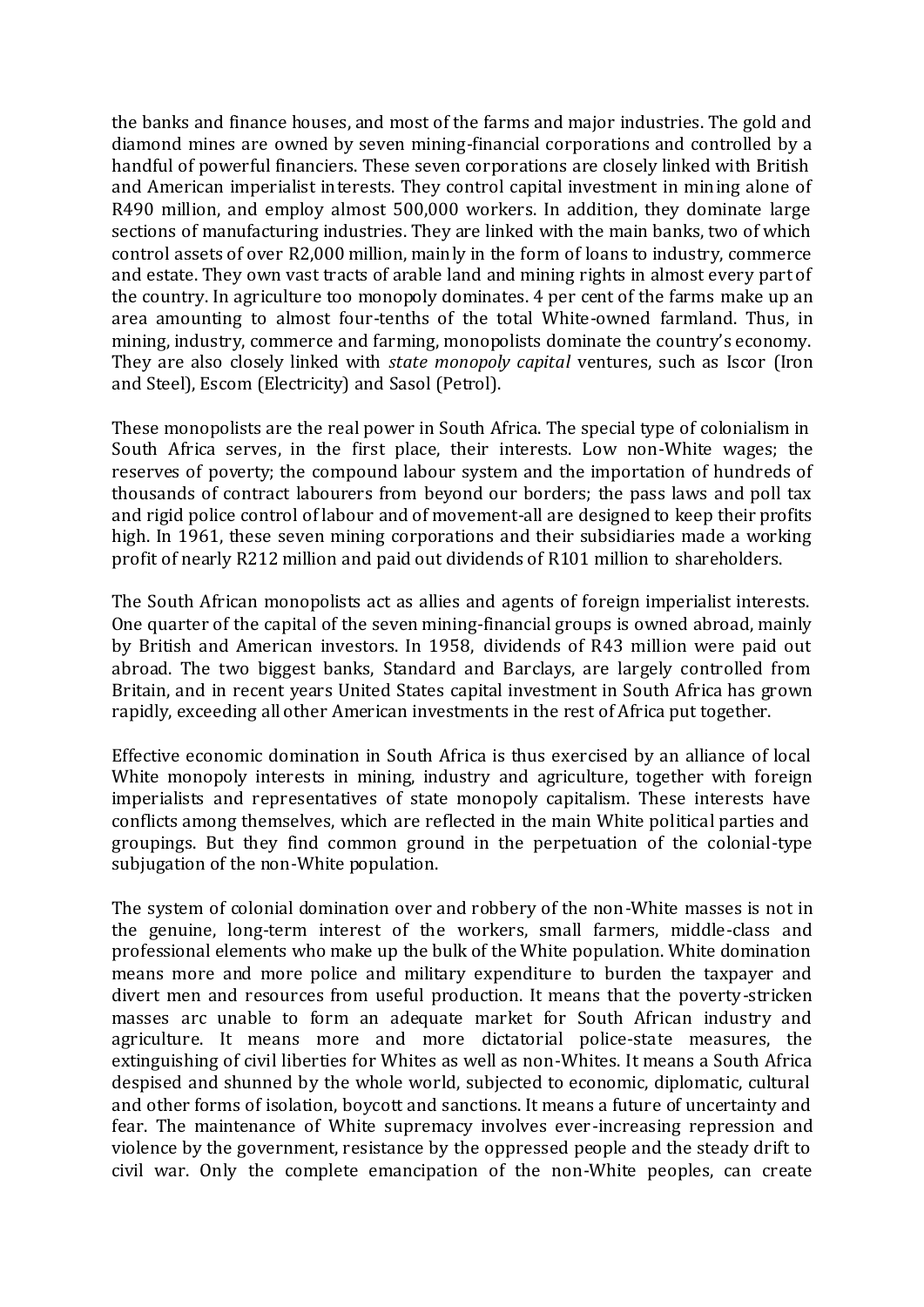conditions of equality and friendship among the nationalities of South Africa and eliminate the roots of race hatred and antagonism which are the greatest threat to the continued security and existence of the White population itself. The national liberation of the non-Whites which will break the power of monopoly capitalism is thus in the deepest long-term interest of the bulk of the Whites. Progressive and far-seeing Whites ally them-selves unconditionally with the struggle of the masses of the people for freedom and equality.

On the whole, the White workers represent an "aristocracy of labour." The monopolists have extended numerous concessions to them. They receive relatively high wages. Nonwhite miners receive an average of R144 a year plus food and compound housing; White miners R2470. African male farm workers average R68 a year; Whites R1050. Whites have a monopoly of the best paid jobs, and of entry into skilled trades. They arc invariably given positions of authority over non-Whites. The relatively high standards of life and wages enjoyed by White workers represent, in reality, a share in the super profits made by the capitalists out of the gross exploitation of the non-Whites. Systematically indoctrinated with the creed of White superiority, the White worker imagines himself to be a part of the ruling class and willingly acts as a tool and an accomplice in the maintenance of colonialism and capitalism. However, in reality, the White worker, like the non-White worker at his side, is subjected to exploitation by the same capitalist owners of the means of pro-duction. White workers' wages in general are high in comparison with those of non-Whites. But many categories of White workers are paid little more than non-Whites, and also struggle to support their families. The White worker is subject to the insecurity of the capitalist system, with its constant threats of depression, short-time and unemployment. The division of trade unions on racial lines weakens all sections of workers in their constant struggle with the bosses for better pay and conditions and shorter hours of work. The fundamental interests of all South African workers, like those of workers everywhere, lie in unity: unity in the struggle for the day-to-day interests of the working class, for the ending of racediscrimination and division, for a free, democratic South Africa as the only possible basis for the winning of socialism, the overthrow of the capitalist class and the ending of human exploitation.

More than two-thirds of the South Africans are people of indigenous African descent. Living and working in all parts of the country, they form the basic population and are at the same time the main victims of colonialism; the most oppressed and exploited of all. The former divisions of the African people along tribal lines, and their classification into chiefs and commoners, are breaking down with the collapse of the tribal system. This system was suitable for the simple, self-contained economy of the past, based on subsistence farming and common ownership of land. There is no place for it in a modem exchange economy based on large-scale industry and mining, on the farming of products for sale on the market. The Nationalist Party government, following the maxim: "Divide and Rule," is attempting to revive tribalism and tribal divisions. Their attempts cannot succeed. The African people of this country are moving inevitably and consciously towards the formation of a single, modern nation.

There are no acute or antagonistic class divisions at present among the African people. Most of them are wage-workers in industry or agriculture. There are no large-scale African employers of labour. The professional groups, mainly teachers, do not, as a rule,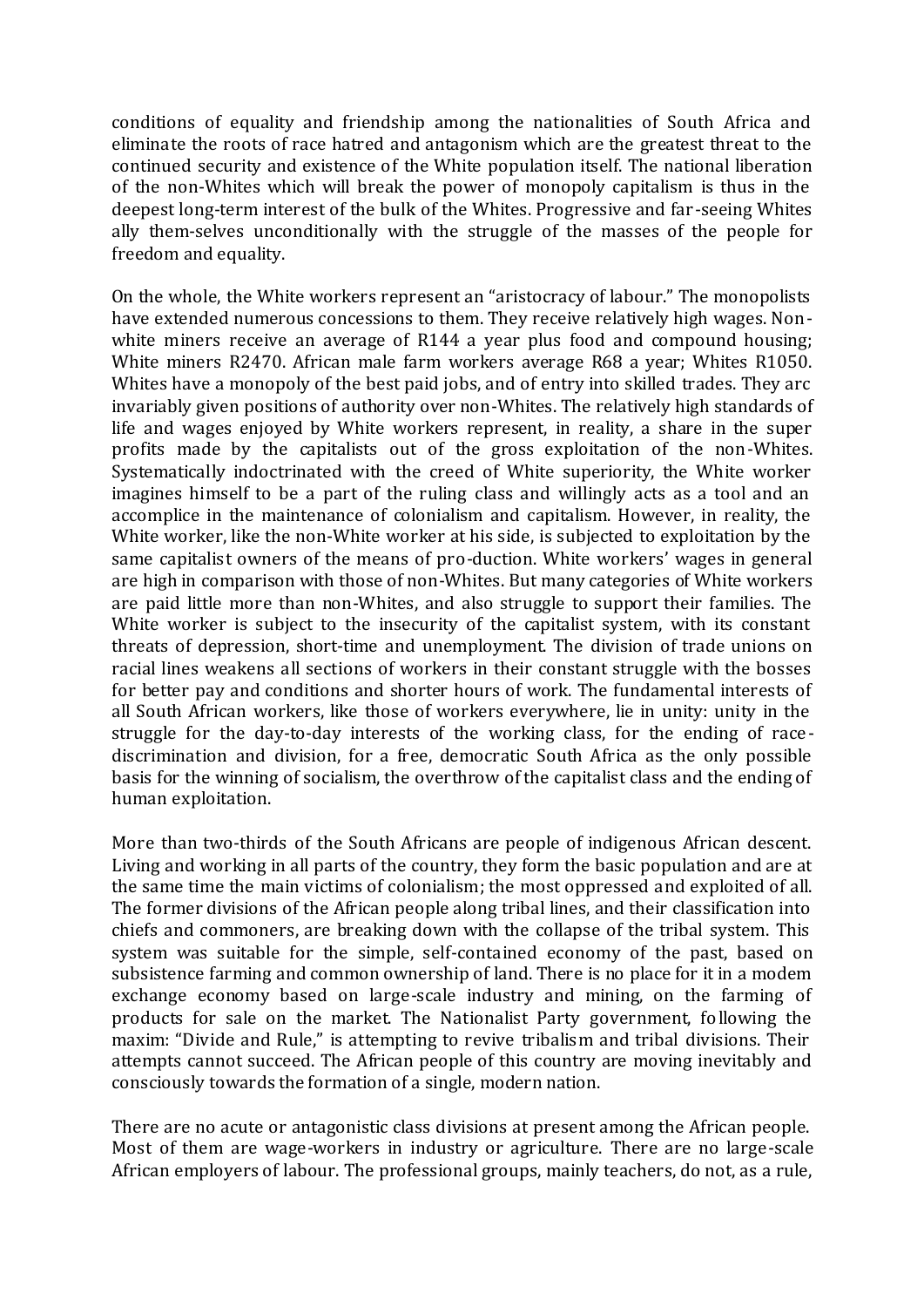earn salaries or live differently from their fellow-Africans. Even the people of the Reserves, especially the men-folk, spend much of their lives as migrant wage labourers on the mines, in agriculture or industry

One-third of the African people live on the Reserves. The largest of these arc the Transkei and Ciskei, in the Cape Province, but there are also other scattered areas widely separated in the other three provinces. The Nationalist government speaks of the Reserves as the "homelands" of the African people, but so far from being able to sustain additional population, they are grossly overcrowded already and far too small to maintain their present population of 34 million. Most Africans on the reserves are not independent peasants and have no land or insufficient to make a living. To support their families and avert starvation, most of the men in the prime of life are usually away working for White employers, and leaving the farming to old people and womenfolk. The smallness and the overcrowding of the Reserves leads to soil exhaustion. There is no opportunity for intensive farming, crop rotation, and scientific cattle pasturing, because there is not enough land. The Reserves are the most backward and undeveloped areas in the country, typical of colonial Africa. They lack industries, communications and power resources. There is no capital for improvements or mechanisation.

Under its preposterous "Bantustan" scheme the Nationalist government is proposing to partition South Africa. They pretend to be conferring "independence" and "selfgovernment" on the Reserves, which they have rechristened "Bantu Homelands," and thus to justify treating Africans in the remaining 87 per cent of South Africa as "aliens" and "temporary visitors." They present this proposal as a concession to the African people and to world opinion. Africans and all freedom-loving people reject this proposal with contempt and indignation. There are no grounds, in history or in reality, for the Nationalists to claim any part of South Africa exclusively for Whites. Africans live in every part of our country; their labour has gone to develop its farmlands and its cities, its mines and industries, its railways and harbours; they claim every inch of South Africa as their homeland. The "Bantustan" scheme is not only undemocratic and opposed to every principle of self-determination, it is also fraudulent. Though they pretend they are giving land to Africans they are not giving them any additional land at all  $-$  in many cases they are actually taking away land from them. The Nationalist Party promises independence and self-government to the Reserves, but the so-called "Bantustan" schemes are both dishonest and impractical. The Nationalists have no intention of conferring any genuine independence on any group of non-White people. Even if they were compelled to make concessions in this direction, the land area of the Reserves is too small, the economy too backward, and completely lacking in capital to allow for the possibility of any real independence for these areas.

The government is attempting, through the "Bantu Authorities" system to enforce a return to tribalism, using chiefs who are prepared to collaborate, and deposing and deporting those who refuse. The effect is actually to hasten the breakdown of tribal institutions. Those chiefs who collaborate with the government have become the most hated group in the countryside, relying on dictatorship and terror, contrary to African traditions, to enforce the laws of the White authorities on the unwilling people. The people of the Reserves are boldly calling the government's "Bantustan" bluff. They arc fighting bitter struggles, including armed struggles, against the Bantu Authorities. The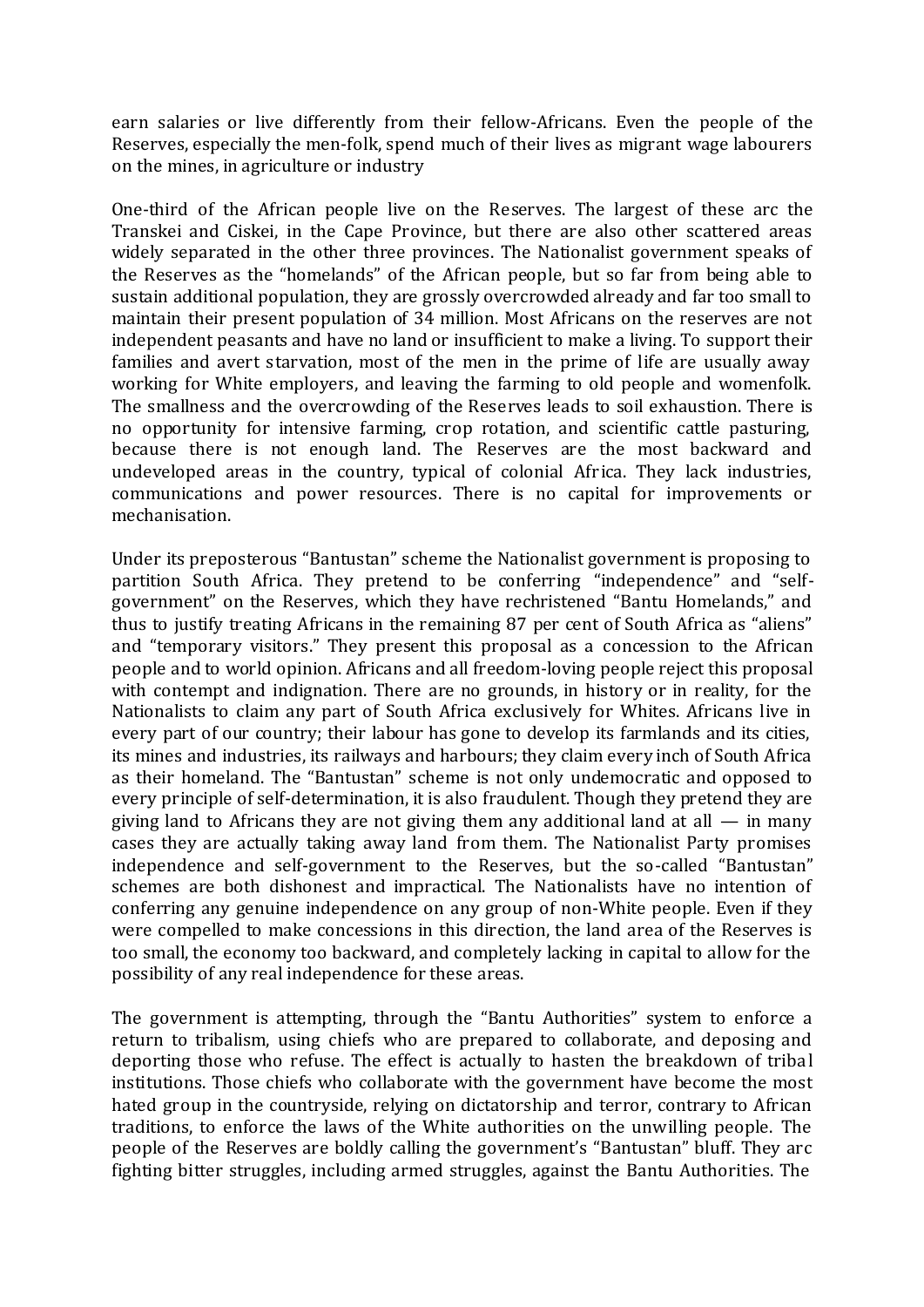peasant in the countryside today is not the unsophisticated tribesman of the previous century. Millions have at some time or other come to work in the towns. They have come into contact with the challenging outlook and the advanced methods of organisation of the trade unions, the Congress movement and the Communist Party. These "new peasants" have awakened the countryside, transforming the African peasantry from a reserve of conservatism into a powerful ally of the urban working class in the struggle against White colonialism, and for freedom, land, equality and democracy.

Millions of agricultural labourers and labour tenants are employed on White-owned farms throughout the country. These are the most exploited workers in South Africa. They work without any protection from labour laws, from dawn to sunset, at hard and exhausting labour, for wretchedly low wages. The food they are given is too little, it is always the same, and it is an unhealthy diet. On most farms the housing for them is worse than what is provided for the farm animals. The use of convict labour, and compound labour, and other forms of forced labour, is common on farms in many parts of South Africa. Farmers and their foremen frequently employ physical violence against African farm labourers, beating them with sjamboks, often to death. Wages for farm labour are the lowest in the country. Agricultural labourers are not really free workers. They are tied, often for life, to a particular farmer because of the operation of the labour tenancy system, the pass laws and in particular the so-called "trek-pass," the Native Service Contract and the Masters and Servants Acts. Organisation of agricultural workers' unions and other bodies for farm workers is also made exceptionally difficult because of the close supervision maintained over them by the farmers.

The 400,000 African labourers working on the gold and coal mines have to do the most backbreaking, dangerous and unhealthy work, for wages which are a scandal and a disgrace in an industry which distributes millions of rands annually to its shareholders. They are separated, for long periods, from their wives and families. A large proportion of them are "imported" from territories outside the Republic, the Protectorates, S.W. Africa, the Portuguese Colonies, Nyasaland, Tanganyika and elsewhere, although conferences of African states have decided to work towards ending this practice. The migratory labour system leads to a continual turnover of personnel, making the organisation or mine workers a difficult task and the mine owners go to great lengths to stamp out the development of trade unionism among them. Especially since the great strike led by the African Mineworkers' Union in 1946, they are subject to constant surveillance by police, spies and informers.

The special character of colonialism in South Africa, the seizing by Whites of all the opportunities which in other colonial countries have led to the growth of a national capitalist class, have strangled the development of a class of African capitalists. All positions of economic strength and influence are held as the jealously guarded monopoly of members of the White group alone. There are very few Africans who make profits by the exploitation of labour power. In some areas there are some independent African farmers, producing for the market along "capitalist" lines. But, as a rule, the holdings are so small that they can be and are cultivated by the farmer himself and his family. There is quite a substantial number of African traders and shopkeepers. Because they have to contend with innumerable colour bars and special restrictions, and because their capital is usually too small, their businesses are rarely very big or very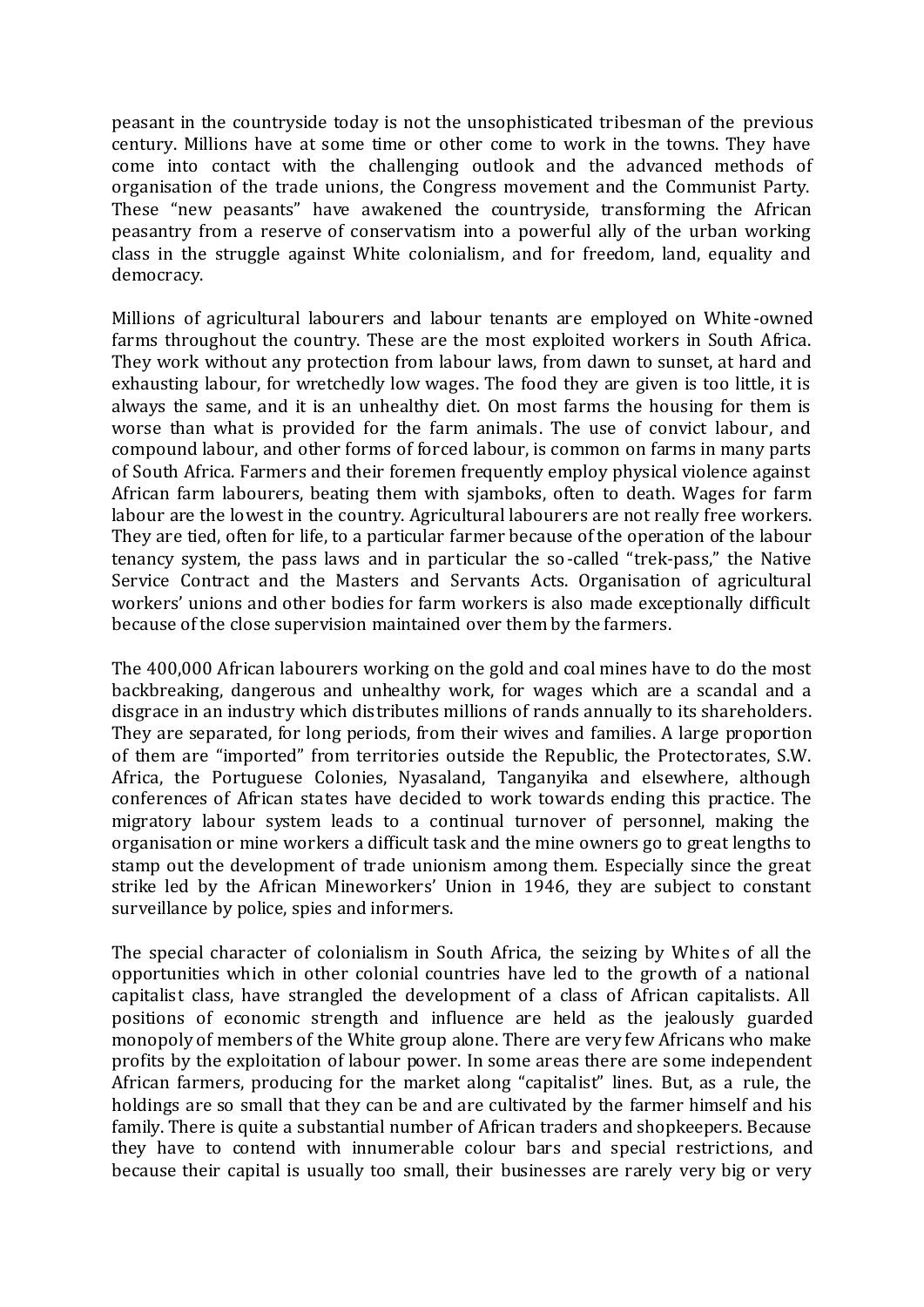profitable. In a great many cases, in fact, the shop is in the hands of non-African bondholders or wholesalers, of whom the shopkeeper himself is little more than an employee. African business men are not allowed to own fixed property. They may not trade in the centres of the cities, the main areas of commercial activity, but are relegated to the African townships and the outskirts. They are subjected to the pass laws and all the restrictions and insecurities imposed on all Africans. An African businessman is not allowed to open a branch elsewhere or to trade anywhere outside his place of residence. The interests of the African commercial class lie wholly in joining the workers and rural people for the overthrow of White supremacy.

The intellectuals and professional groups among the Africans share with their people all the hardships and indignities of colonialism. The largest group, the teachers, receive salaries far below those of their white colleagues, and comparing unfavourably with those of many African industrial workers. They have to work in appalling conditions, in overcrowded classrooms, lacking modern equipment, teaching half-starved children. The Nationalist policy of "Bantu Education" imposes upon them syllabuses designed to indoctrinate their pupils with servility and apartheid theories, and containing a minimum of genuine educational content. They are compelled to teach in the African languages although there are no adequate text books in these languages. Under the Nationalist regime there has been a catastrophic fall in the standard of African education. The few places once open to African students for professional training in some White universities, have been closed. The new "tribal colleges" set up instead by the Nationalist government are a travesty of institutions of higher education. They have no facilities to train architects, engineers, scientists, dentists or technicians in most fields. Passports for those who wish to study abroad are usually refused. Opportunities for cultural development among Africans are restricted to a minimum. Nearly all public libraries, theatres, concert halls and other cultural facilities are reserved for Whites and the few for non-Whites are inferior. The exceptionally sharp contradictions of South Africa, and their own conditions of life, which are a challenge to their self-respect and human dignity, face the African intellectuals with a clear-cut choice. Either they align themselves with the struggles of the masses, or else they accept the role of assistants and agents in maintaining White colonialism. To their credit, many African professional men, teachers and even chiefs have sacrificed all hopes of privilege and advancement in order to join wholly with their people.

The workers of the towns, the Africans employed in factories and in transport, in steelworks and power stations, in shops and offices, comprise the most dynamic and revolutionary force in South Africa. The wages of urban African workers, in relation to their high living costs are scandalously low. They are forced to live far from their places of work, involving exhausting and expensive journeys by bus or train. In shops and factories they are relegated to the most arduous and least rewarding work. Pass laws and urban areas legislation make the tenure of their jobs and their residences precarious, and they are subjected to never-ending raids and surveillance by the police. It is illegal for African workers to strike and their trade unions are unrecognised and vigorously discouraged by the State. Even when employers are prepared to enter into collective bargaining with African workers, the State intervenes to stop it. Despite these and many other disabilities, and the daily struggle for existence, this class, the most numerous and experienced working class on the African continent, has time and again shown that it is the vanguard of the African people. It has built up a number of stable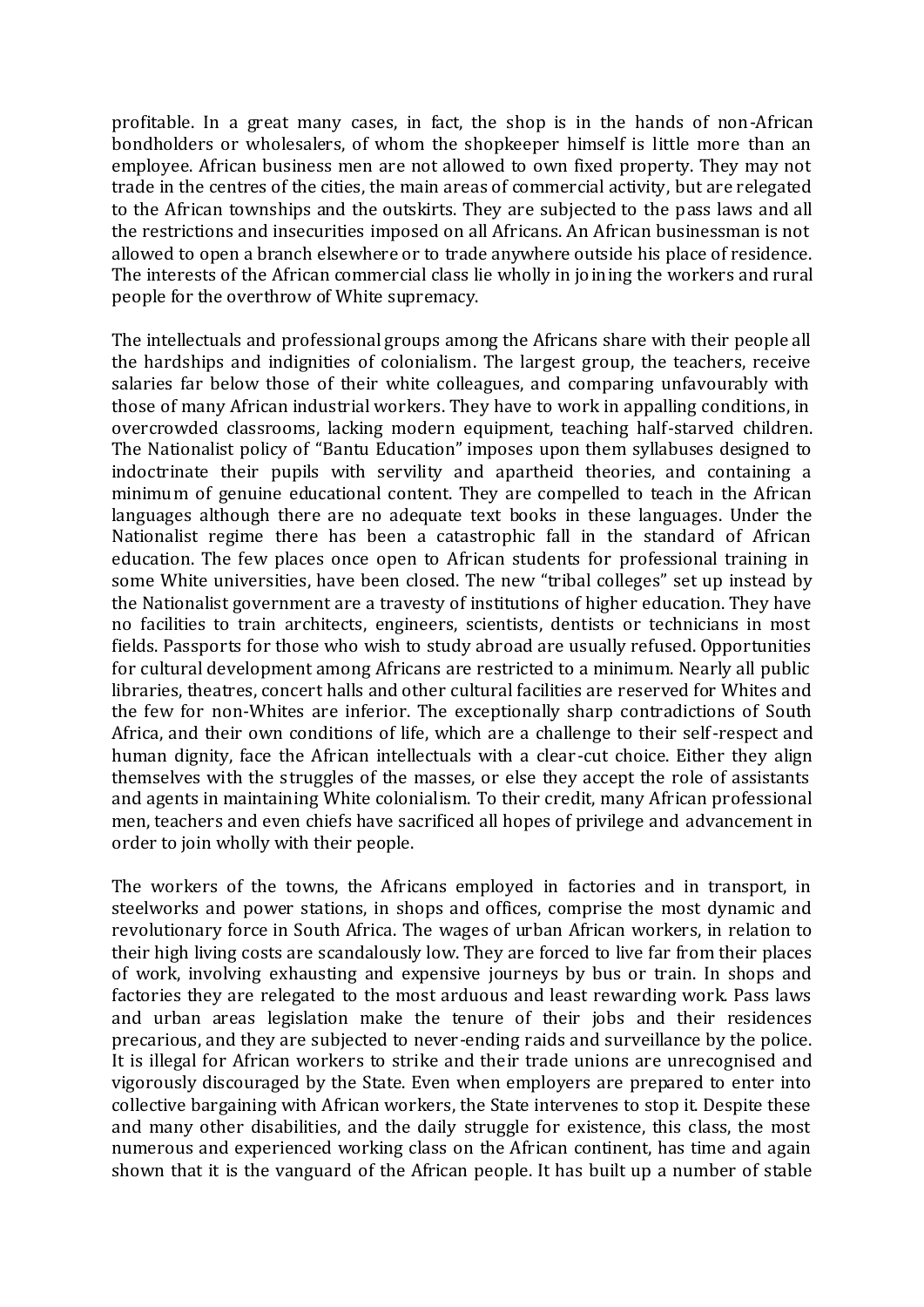and effective trade unions, devoted to the cause of African liberation and of workers' unity on our continent and throughout the world. African workers constitute the core of the African National Congress and the Communist Party. They have repeatedly come out on nationwide political general strikes and have been the leading force in every major struggle of the liberation movement. Disciplined and taught the lessons of organisation and unity in the harsh school of capitalist production, driven by their conditions of life into united struggle for survival, this class alone is capable, in alliance with the masses of rural people, of leading a victorious struggle to end White domination and exploitation.

The Coloured and Malay people, a population of 11/2 million living mainly in the Western Cape Province, are a national group comprising workers, farm labourers, professional people and small businessmen. Like all non-Whites, the Coloured people are subjected to many forms of racial discrimination, reflected in low standards of living, education, housing, nutrition and health. Coloured workers, despite a tradition of craftsmanship which is the oldest in the country, find access to senior posts is withheld from them and given to Whites; Coloured farm labourers work and live under wretched conditions. Their pay is scandalously low, and on the wine farms is partly made up by a liquor ration — the "tot" system, which undermines their health. Coloured teachers and other state employees are paid much less than their White counterparts for doing the same work. Nevertheless, for many years, this community occupied a privileged position in relation to the Africans. The White ruling group extended various  $concessions$  — such as a qualified franchise, trade union rights, property rights — in order to prevent the emergence of a Coloured national consciousness and the formation of a united front of oppressed non-White peoples for equality and the ending of White colonialism. This policy was not without success. But, with the deliberate removal by the Nationalist government, one after another, of all the privileges extended to the Coloured people in the past-the abolition of the common roll franchise, the introduction of apartheid and job reservation, White baasskap in the trade unions and separate university education — working class and democratic leaders have come to the fore. The Coloured people are rejecting apartheid and moving towards the path of struggle, side by side with African and other freedom fighters.

The Indian community, of half a million, are mainly the descendants of indentured labourers who came to work in the Natal sugar fields a century ago. From the earliest times all sorts of degrading and discriminatory restrictions have been placed on South African Indians, restrictions which they have resisted in many historic struggles. Today there is a substantial class of Indian industrial and agricultural workers, especially in Natal, but also, increasingly in the Transvaal. There is also a considerable class of Indian merchants, factory owners and small shopkeepers. The Indian workers face appalling problems of unemployment and overcrowding in slum conditions. Indians do not enjoy voting and other democratic rights. Indian businessmen, and all sections of the community, are subjected to innumerable disabilities, especially relating to land and property ownership and economic and educational opportunities. They are not allowed to move from one Province to another without special permits, and are completely debarred from the Orange Free State. The Nationalist government has applied the Group Areas Act with particular ferocity against the Indian communities in the cities and small towns, uprooting them from their homes and livelihood and threatening to "resettle" them in isolated areas where they face complete ruination. The Indian people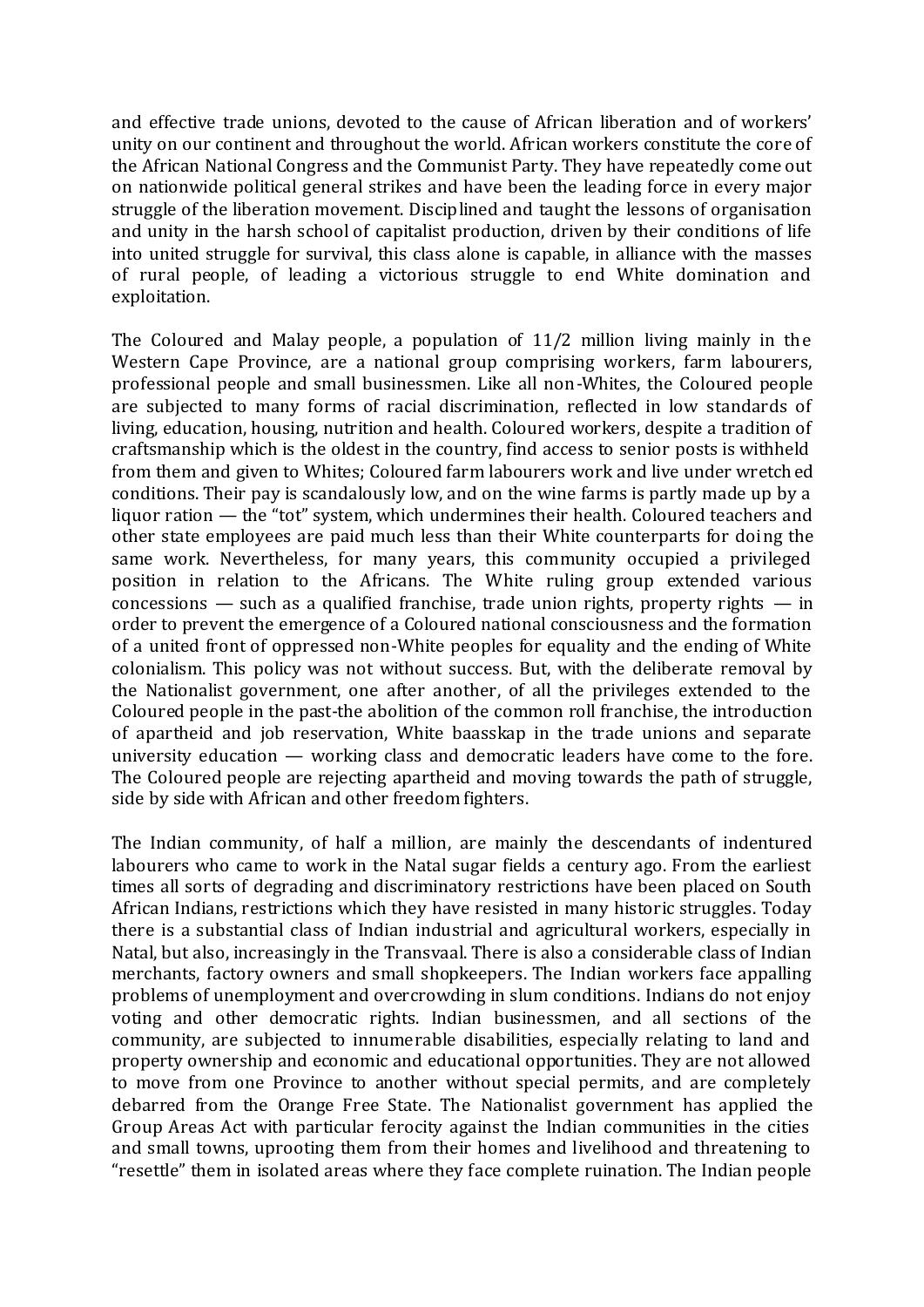have turned their backs on the reformist bourgeois leadership which counselled paths of compromise with oppression and the seeking of sectional privileges regardless of democratic principle and the fate of the masses. They have unreservedly joined in the many united struggles of the African and other oppressed peoples over the past two decades.

## **4. The Forces of Change**

The system of colonialism and racial oppression in our country is powerfully challenged and will be overthrown by the unified struggle of national liberation and working class movements that have grown, developed in experience and maturity and become steeled in many years of complex and difficult struggle.

The impact of capitalism destroyed the traditional economy and fabric of African tribal society. It scattered and disarmed the tribal armies. It turned the chiefs from people's leaders into instruments for implementing the laws devised by Whites. But the spirit of the African people was not broken. Patriotic African intellectuals, with the backing of many chiefs, began forming a new type of organisation, a national political organisation of the African people. A number of such bodies was formed, and in 1912 these united to form the African National Congress. The establishment of the A.N.C. is a profoundly important landmark not only for South Africa, but for our Continent as a whole. It was the forerunner of similar bodies in very many other countries of the Continent, movements which led the African revolution, and today take part in African governments.

As a national liberation organisation, the A.N.C. does not represent any single class, or any one ideology. It is representative of all the classes and strata which make up African society in this country. With the advance of members of the working class, together with revolutionary young intellectuals, to leading positions in the A.N.C., the organisation steadily developed and went forward in its policy and methods of struggle. Congress has steadfastly rejected narrow nationalism, Black chauvinism, anti-Communism and other outlooks which are harmful to the people's cause. It was precisely on these issues that the right-wing Pan-Africanist Congress broke away from the A.N.C. to form a rival organisation. The A.N.C. has formed a firm alliance between itself and patriotic organisations of the Indian and Coloured people, the democratic Europeans and the non-racial Trade Union movement-the Congress Alliance. Even though driven underground since 1960, the A.N.C. has carried on the struggle.

The representative organisation of the Indian people is the South African Indian Congress. For many years, under the leadership of representatives of the wealthy commercial classes, the Indian Congress contented itself with sectional struggles, aimed at maintaining and improving the status of its community alone as a minority group. But, in the middle forties, a dynamic new leadership, representing the mass of exploited Indian workers and peasants, as well as radical intellectuals who had absorbed the teachings of Marxism-Leninism and identified themselves with the working class, pointed out that the future of the Indian community in South Africa was dependent upon the establishment of conditions of true democracy for the country as a whole. The struggle of the Indian people was one with that of the African national movement for freedom and equality for all in this country. This new policy and leadership was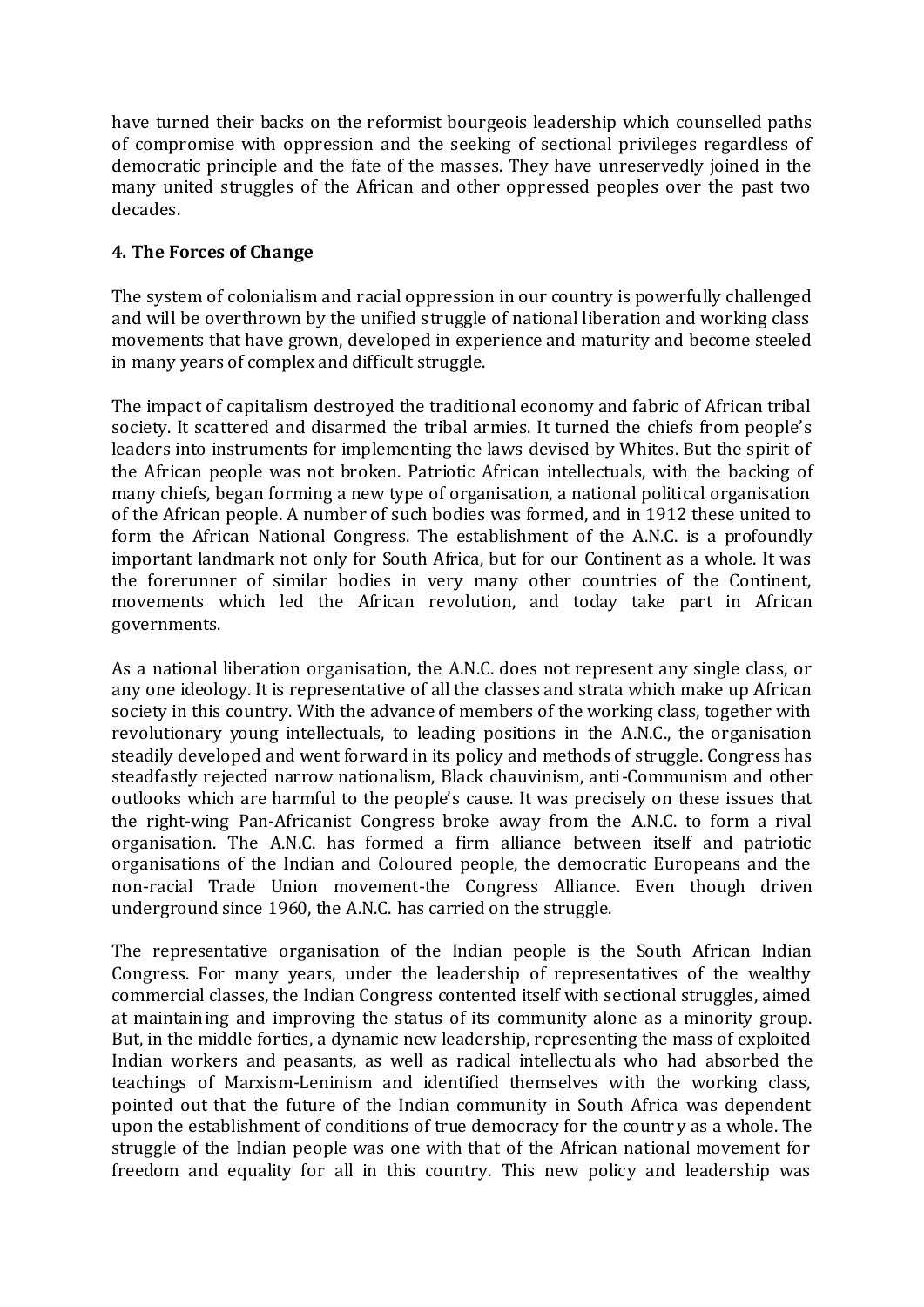accepted by the great majority of the members of the South African Indian Congress, and since that time this Congress has taken full part in the major struggles of the Congress Alliance.

The pioneer Coloured political movement, the African People's Organisation, conducted militant campaigns and pursued a radical united front policy, but this tradition was not maintained. For many years, leadership of the Coloured people's organisations and trade unions was dominated by middle class elements, who either collaborated openly in the maintenance of White supremacy,  $or$  — under the cover of wordy denunciations of "Herrenvolkisrn" — preached a policy of abstention from political activity and hostility to the African national liberation movement. In recent years the Nationalist government's attacks on their longstanding rights have led to a revival of militancy among the Coloured people. The masses of Coloured working people and radical youth are turning increasingly towards the Coloured People's Congress, an ally of the African National Congress.

There has always been a minority of Whites in South Africa who fought against racial oppression and courageously came out for the rights of the oppressed. The African people will never forget the memory of such democrats, Christians, liberals and Communists as van der Kemp, Pringle, Olive and W. P. Schreiner, Ivon Jones and S. P. Bunting, who swam against the stream of racialism. From its formation in 1953 until it was outlawed in 1962, the Congress of Democrats represented the most advanced and progressive section of the White population. In spite of unceasing persecution by the State which banned and restricted the greater part of its membership, the C.O.D. joined all the major campaigns of the people for freedom, and shared all the trials and tribulations of the other members of the Congress Alliance.

This alliance headed by the African National Congress, which has been joined by the lion-racial Congress of Trade Unions, has adopted a revolutionary democratic programme, emanating from the masses, the Freedom Charter, which envisages profound democratic changes in every field of South Africa's political, social, economical and cultural life. During the grim years of the Nationalist regime, the Congresses have conducted one stirring campaign after another-the May Day and June 26 strikes of 1950 and many general strikes in the years that followed, the campaign of Defiance of Unjust Laws and the Congress of the People are examples. In its foreign relations, the Congress Alliance has done much to bring the outrages of apartheid to the attention of the outside world, and to evoke acts of international solidarity which have greatly inspired and encouraged the peoples of our country.

The labour movement of South Africa has reflected, in an especially acute way, the profound international cleavage of the working class between reformists and revolutionaries, social-democrats and Communists. It began almost exclusively as a movement of the White skilled workers. During the first quarter of the present century the White working class fought many a bitter and stirring struggle against the monopoly capitalists. The miners and other White workers of the Witwatersrand formed armed commandos to defend themselves against the attempts of the Smuts government in 1922, to smash their strike by force. But, led by Right-wing renegades from socialism, such as *(erased)* and bribed by concessions and privileges extended to them by the monopolists, the great majority of the White workers repudiated the principles of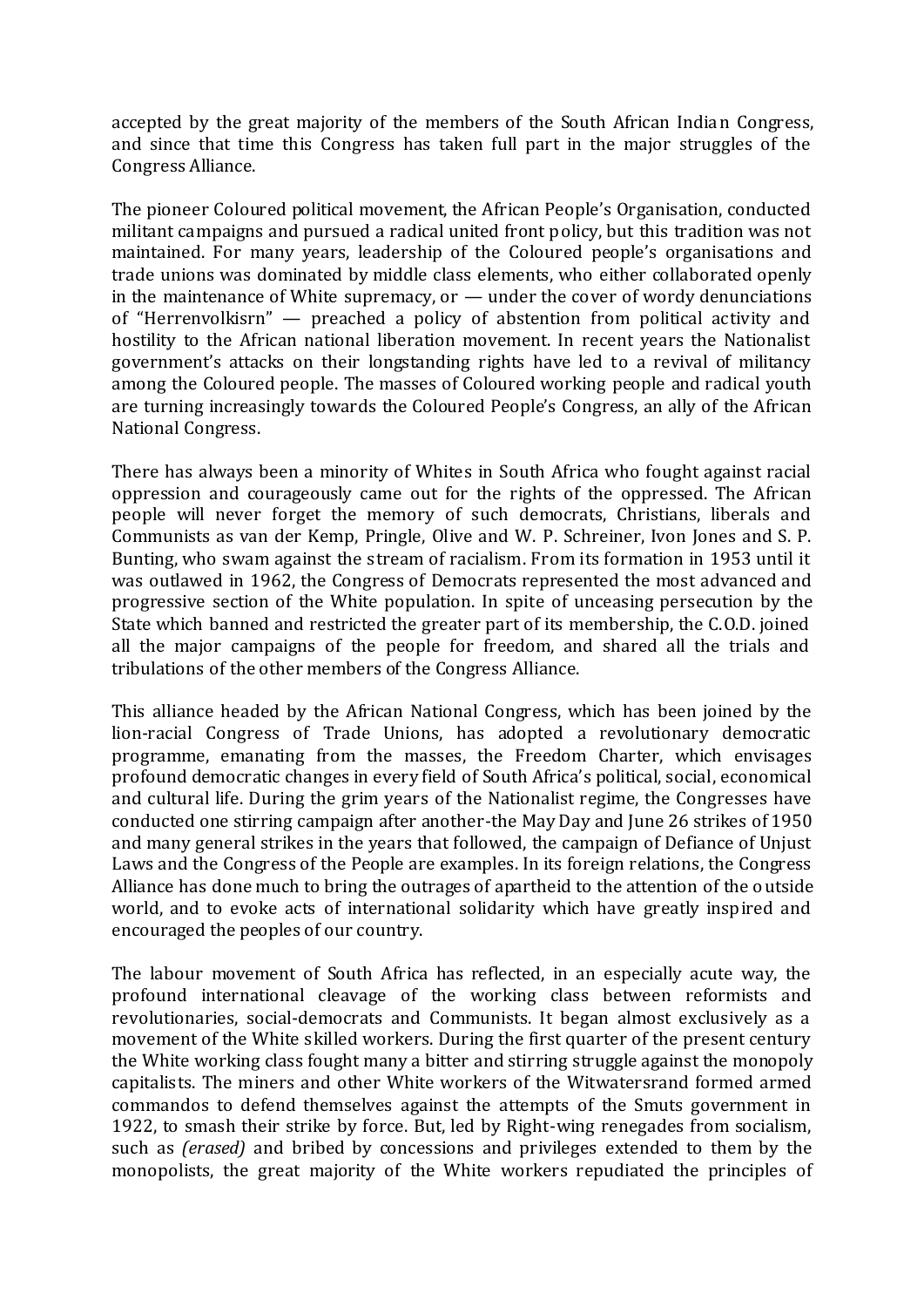socialism and working class unity. So far from joining bands with their oppressed and exploited fellow-workers of a dark skin colour, they have turned their backs on them and joined in an alliance with the White capitalists and wealthy farmers to maintain White colonialism and to subjugate and exploit the non-White peoples. The years since 1922 have seen a steady decline in the militancy and class-consciousness of the White workers. The once powerful Labour Party is dead. The White trade unions — with a few honourable exceptions — collaborated in the implementation of apartheid in industry and job reservation. In fact, most of these unions have become little more than societies to preserve a White monopoly of skilled jobs. For the most part, the White workers of this country support their capitalist rulers and exploiters in the maintenance of White supremacy and colonialism.

The labour laws of South Africa, accepted in the main by the White trade unionists, have compelled the African workers to form their own trade unions. In spite of all the disabilities under which they have to function, these unions have played a notable part in raising the wages and improving the conditions of th& workers. They have educated the workers in the spirit of class unity and international solidarity. Following the exclusion of African trade unions from the White-dominated Trade Union Council in 1956, these came together with workers of other races who remained loyal to the principles of trade unionism, to establish the South African Congress of Trade Unions. S.A.C.T.U. has consistently campaigned to organise the hundreds of thousands of unorganised workers, particularly the Africans. It has opposed every manifestation of racialism and White privilege in the economic life of the country and in the trade union movement. It has endorsed the Freedom Charter and played an important part in the Congress Alliance. The Congress of Trade Unions has consistently upheld the principle of working class internationalism as expressed by the World Federation of Trade Unions. It has opposed the efforts of the so-called International Confederation of Free Trade Unions to split the workers' movement in Africa and elsewhere. S.A.C.T.U. is a foundation member of the All-Africa Federation of Trade Unions.

Established on July 29, 1921, the Communist Party of South Africa was the first Marxist-Leninist Party on the African Continent. It was itself based mainly on the International Socialist League, which in 1915, under the leadership of men like Bill Andrews, had broken from the S.A. Labour Party over the issue of opposition to the imperialist war. It spread socialist teachings among the people and strove unceasingly against racialism and for the unity of the working class. It demanded complete freedom and equality for the African and other subject nationalities and led the workers and oppressed people in struggles many of them historic, against pass laws and unemployment, against fascism at home and abroad, and for a democratic South Africa. The Communist Party brought about profound changes in the thinking, political outlook, demands, forms of organisation and methods of struggle of the oppressed and exploited people of this country. Members of the Party worked hard to build up the trade union movement, the African National Congress and other organisations of the people. Hated, slandered and persecuted by the ruling classes, the Party grew to become the outstanding champion of the oppressed and working people in every struggle against exploitation and national oppression. Nevertheless, despite its great achievements and struggles, the Communist Party of South Africa proved incapable of surviving under illegal conditions. Legalistic illusions had penetrated into the ranks of the Party, including its leading personnel. The Party was unprepared and unable to work underground. These errors culminated in the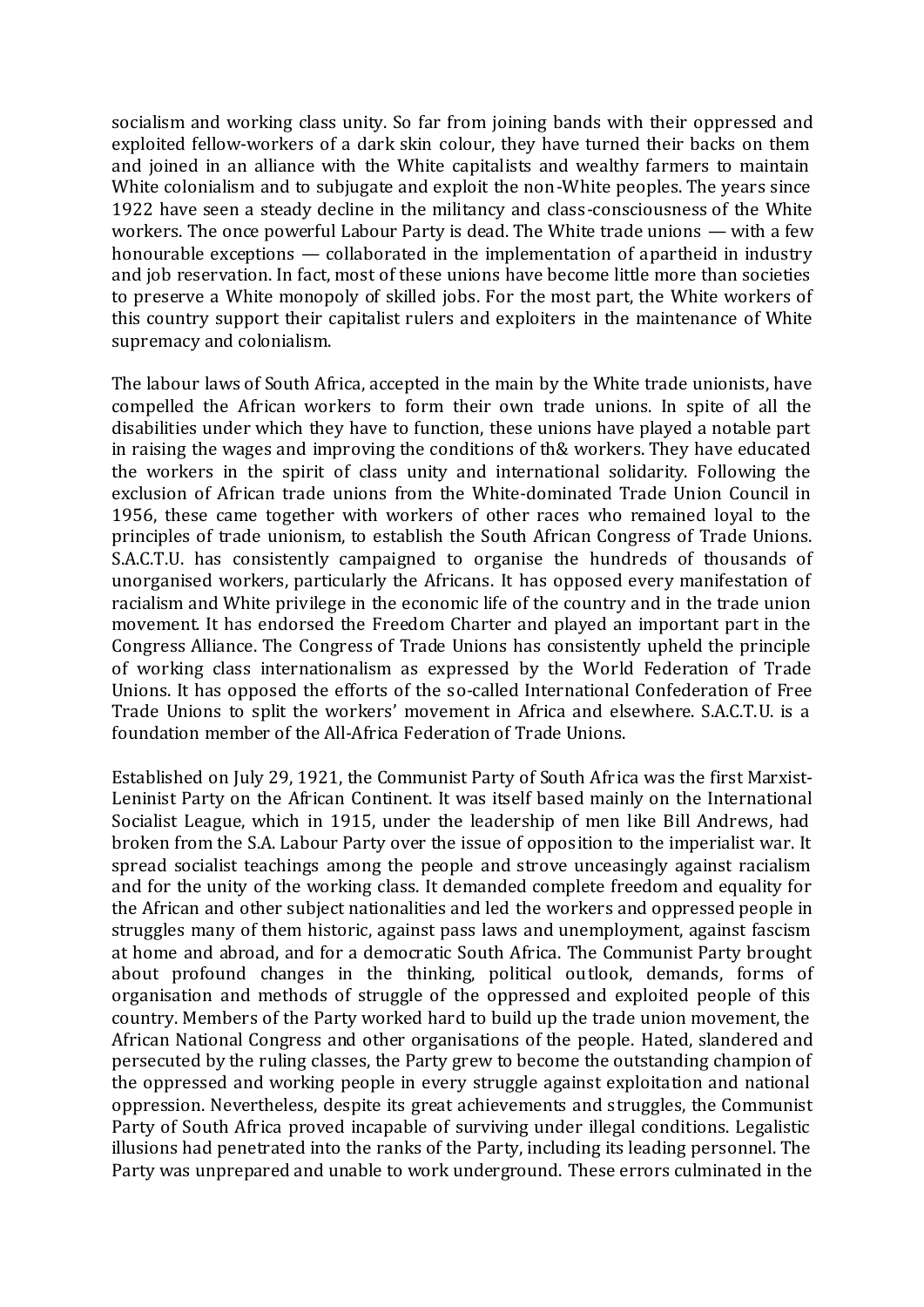dissolution of the Party upon the passing of the Suppression of Communism Act by the Nationalist Government in 1950. Under this law hundreds of "listed" Communists were victimised, banned, banished and forced to resign from organisations which they had given their lives to build.

The Nationalists boasted that they had "destroyed Communism in South Africa" it was an idle boast. Defying the Nazi laws of the Nationalists, the most steeled and determined Communists of South Africa came together in 1953 to form the South African Communist Party, to carry forward and raise still higher the banner of the Communist movement under the new and testing conditions of illegality. Combining legal mass work with the illegal work of building the Marxist-Leninist Party as the disciplined vanguard of the fight for freedom, democracy, peace and socialism, the South African Communist Party is the heir to the tradition created by the Communist Party of South Africa. It is a tradition of unflinching struggle against oppression and exploitation, for unity of the workers and freedom-loving people of our country, irrespective of race and colour.

The South African Communist Party is the party of the working class, the disciplined and advanced class which has no property stakes in present-day South Africa and has been the core and inspiration of other classes in every struggle of our time. The working class seeks a close alliance with the rural people, and with the urban middle classes and intellectuals in the national democratic revolution. Only under its leadership can the full aims of the revolution be achieved. It is to enable the working class to fulfill this historic mission that the workers have founded and built their own political party, the South African Communist Party.

The historic task of the Communist Party is the abolition of the capitalist system, and through socialist transformation of the economy of the country, to attain a classless Communist Society. However, At a time when the majority of the people are subject to the most vicious and degrading national oppression, when White colonialist reaction imposes a rule of terror on the whole population and sacrifices the people's living standards on the altar of White supremacy, the central and immediate task of the Communist Party is to lead the fight for the national liberation of the non-White people, and for the victory of the democratic revolution. The Party will strive continuously for the building and strengthening of a united front of national liberation, the unity of Communists and non-Communists, the unity of freedom-loving people of all nationalities and all anti-colonialist classes in the national democratic revolution.

The South African Communist Party is a part of the world Communist movement. It participates in meetings of fraternal Communist and Workers' Parties and abides loyally by their common decisions. True to the principles of working class internationalism, the Party works for unity of the workers of the whole world, and especially of the Marxist-Leninist parties. The Party works for the unity of all anti-imperialist and sane forces in the world in the life-and-death struggle against a devastating nuclear war, for peaceful co-existence of nations of whatever stage of social development, for universal and complete disarmament. This policy coincides with the fundamental interests of the people of our country. It is in harmony with the aims of the independence and integrity of our country and of all-African co-operation and unity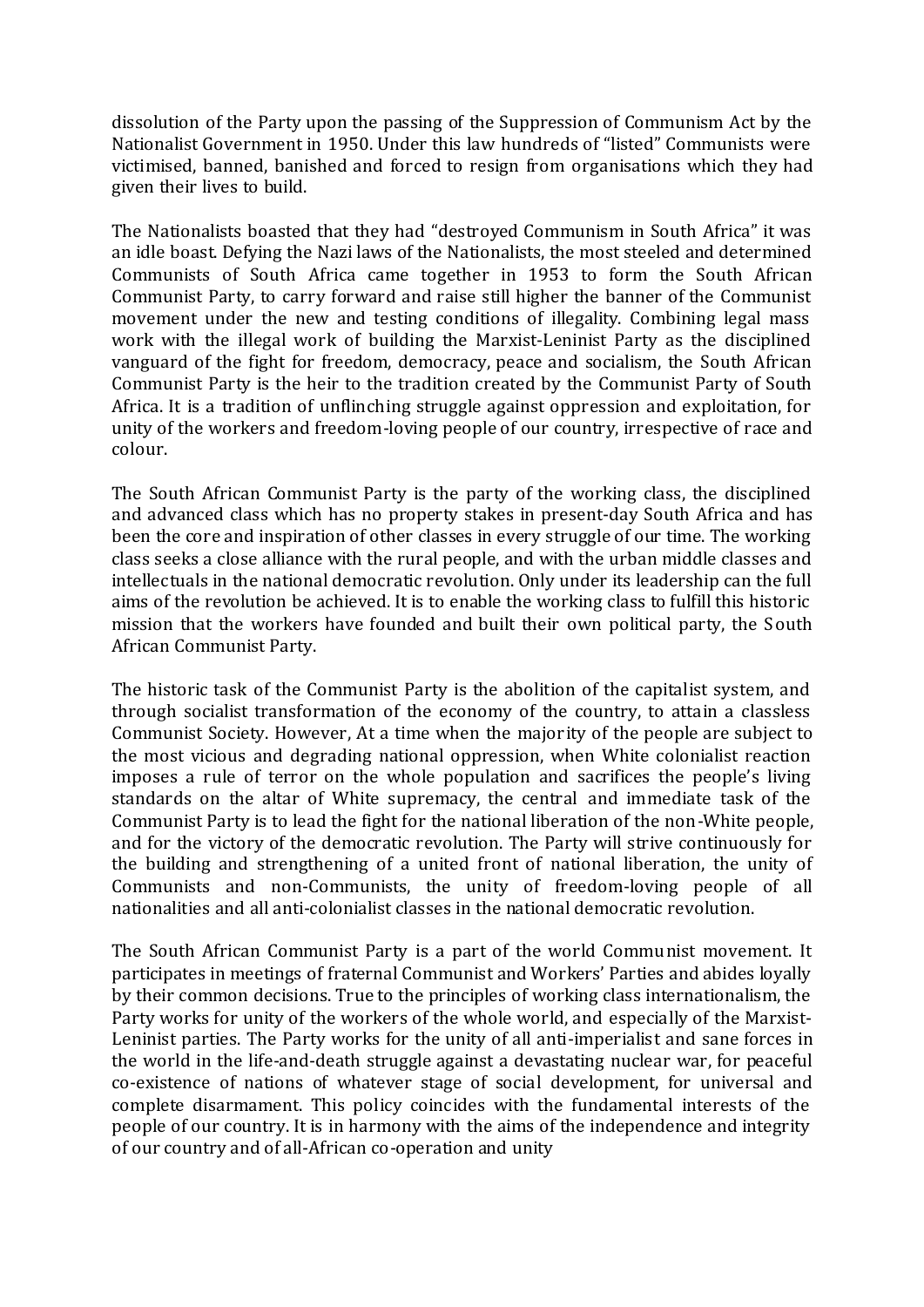The structure of the Party is based on the principles of democratic centralism. While demanding strict discipline, the subordination of a minority to the majority and of lower Party organs to higher organs, and the prohibition of all factions within the Party, it upholds the principle of democratic election of all leading organs of the Party, collective leadership and full debate of policy. The curtailment of some aspects of democratic procedure is inevitable under illegal conditions; this temporary situation must be compensated for by all members, regarding it as their duty to participate in the formulation of policy and by the leadership, encouraging and making it possible for them to do so.

### **5. The National Democratic Revolution**

The Nationalist Party, which has governed South Africa since 1948, has brought this country to the verge of revolution. The Afrikaner nationalist movement, which was always corrupted by White chauvinism, has today lost all trace of the anti-imperialist element it once had, during the period of its struggle against British rule. Dominated by the Afrikaner capitalist class and large-scale farmers, the Nationalist Party is controlled by the fascist "Broederbond" secret society. Deeply influenced by the Nazi movement in Germany, it adopted many of Hitler's ideas and worked for a fascist victory in the second world war. The Nationalist Party has become the instrument of the most racialistic and imperialistic sections of the capitalist class. The declaration of a Republic in May 1961 in no way lessened the dependence of the South African economy on British and American finance-capital. The Republic left the British Commonwealth not by choice of the Nationalist government but because the unpopularity of its racial policy among African and Asian member countries faced it with expulsion. In all major questions of international policy the Nationalist government identifies itself with the most aggressive elements of international imperialism in the United States, Britain, France, West Germany and Japan. It is dependent on financial and armaments aid from these countries to maintain its rule in South Africa.

The Nationalist Party relies on violence and terror to maintain itself in office. It has disfranchised the few non-Whites who once enjoyed the vote and otherwise altered the electoral system to ensure that it cannot be removed by Parliamentary means. It has outlawed workers' and liberation organisations, meetings, newspapers and other publications, and resorted to arbitrary bannings, deportations, arrests, confinements and house-arrests of freedom-fighters. It has closed the door to every possibility of peaceful advance of the non-White peoples to social, political and economic rights. It is mobilising and arming the White population for the express purpose of "shooting down the black masses." Already its police have committed massacres of unarmed Africans, such as those of Sharpeville and Langa, which have shocked the whole world. A powerful international movement has developed, supported by African, Asian and socialist governments, for the diplomatic, economic, cultural and sporting isolation of South Africa, and for boycotts and sanctions against the Republic. The policy of the Nationalist government has brought about a state of permanent and deepening crisis in the country.

The other White parliamentary parties can offer no way out of this crisis. The United Party, traditionally the instrument of the gold-mining interests and the Englishspeaking capitalists, laid the basis for all the excesses of the Nationalists during the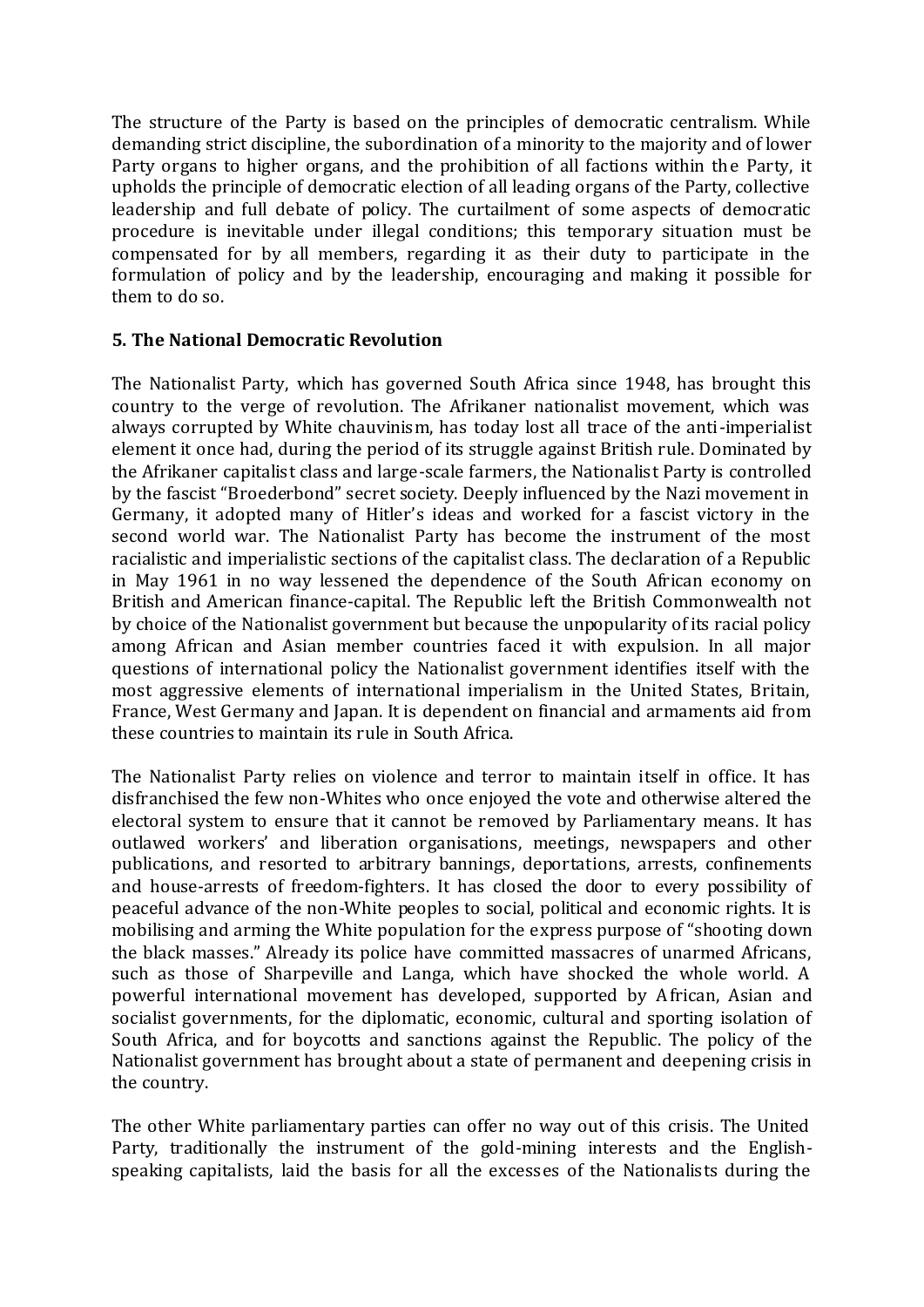many years in which it governed South Africa prior to 1948. As the main "opposition" group in Parliament it has steadily retreated before Nationalist reaction. It is compromised by its own antidemocratic class character and afraid lest genuine opposition to the government might result in disturbances which would adversely affect business and the confidence of foreign investors. It vies with the Nationalists in appealing to the racial prejudices of the White voters. It has actively or passively assisted the Nationalist Party at every stage of its march to fascism.

Disgusted with the surrender of the United Party and alarmed at the dangers to the country's stability and future presented by Nationalist policy, a number of former U.P. M.P.s and members broke away in 1959 to form the Progressive Party. Backed by influential imperialist interests, such as the Oppenheimer mining group, and supported by a section of urban, middle-class Whites, the Progressive Party seeks to avert the coming democratic revolution in South Africa by offering a "qualified" franchise to middle-class non-Whites and concessions to ease the intolerable burden of apartheid.

A more radical tendency among progressive middle-class and intellectual circles is represented by the Liberal Party. This Party proposes a universal franchise, but since it expressly confines itself to "parliamentary and constitutional methods," it suggests no realistic or convincing method to obtain this. Its insistence on anti-Communist and antisocialist policies and its failure to attack the roots of race-oppression in the economy of the country seriously lessen the Liberal Party's usefulness and effectiveness. Its adherence to the "West" in the cold war continually conflict with its opposition to the Nationalist government, and make the liberation movement doubt its reliability as an ally in the struggle.

The deep-rooted crisis in South Africa cannot be resolved by the Nationalist government, using methods of force and violence or attempting to deceive home and world opinion with fraudulent schemes of "Bantu self-government" Nor can it be resolved by a mere change of government to another section of the White ruling class which would make superficial concessions while leaving the essence of the colonial system and monopoly control intact. The crisis springs from the fundamental contradictions of South African society: between the oppressed people and their rulers; between South African colonialism and the world-wide movement against colonialism and imperialism; between the working class and the rural masses, together with the middle classes, on the one side, and the handful of monopoly capitalists on the other.

This crisis can only be resolved by a revolutionary change in the social system which will overcome these conflicts by putting an end to the colonial oppression of the African and other non-White people. The immediate and imperative interests of all sections of the South African people demand the carrying out of such a change, a national democratic revolution which will overthrow the colonialist state of White supremacy and establish an independent state of National Democracy in South Africa.

The main content of this revolution is the national liberation of the African people. Its fulfilment is, at the same time, in the deepest interests of the other non-White groups, for in achieving their liberty the African people will at the same time put an end to all forms of racial discrimination. It is in the interests of the White workers, middle class and professional groups to whom the establishment of genuine democracy and the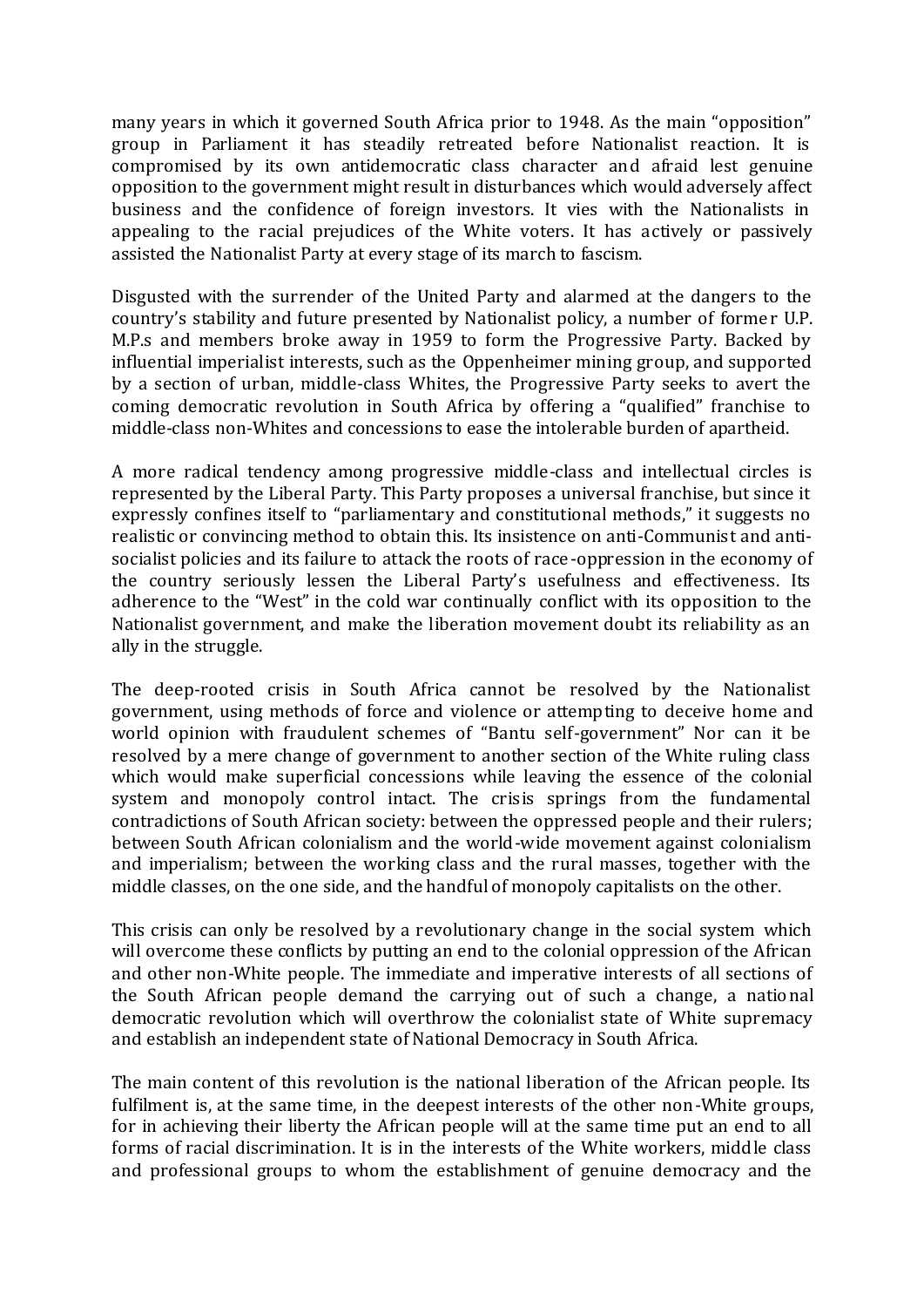elimination of fascism and monopoly rule offers the only prospect of a decent and stable future.

The main aims and lines of the South African democratic revolution have been defined in the Freedom Charter, which has been endorsed by the African National Congress and the other partners in the national liberation alliance. The Freedom Charter is not a programme for socialism. It is a common programme for a free, democratic South Africa, agreed on by socialists and non-socialists. At the same time, in order to guarantee the abolition of racial oppression and White minority domination, the Freedom Charter necessarily and realistically calls for profound economic changes: drastic agrarian reform to restore the land to the people; widespread nationalisation of key industries to break the grip of White monopoly capital on the main centres of the country's economy; radical improvements in the conditions and standards of living for the working people. The Communist Party pledges its unqualified support for the Freedom Charter. It considers that the achievement of its aims will answer the pressing and immediate needs of the people and lay the indispensable basis for the advance of our country along non-capitalist lines to a communist and socialist future. To win these aims is the immediate task of all the oppressed and democratic people of South Africa, headed by the working class and its party, the Communist Party

In their long and difficult struggles the national liberation organisations of South Africa, including the Communist Party, have always sought peaceful methods of struggle. In the past they have counselled non-violent methods not because they are cowardly or believers in pacifist illusions but because they wished to avoid the bitterness and bloodshed of civil war. But the ruling class has invariably replied to non-violence with violence; to peaceful protests with suppression and police massacres of unarmed men, women and children. The Nationalist government has closed, or is closing, every channel of legal protest and normal political activity. It is openly preparing for civil war.

In the face of these provocations, the liberation movement has had to reconsider its attitude towards "non-violence" as a universal principle. The patience of the people is not endless. They are determined to win freedom in our lifetime. They would prefer to achieve their liberation by non-violent means. But today they are left with no alternative but to defend themselves and hit back; to meet violence with violence. The Nationalists are forcing a solution upon South Africa in which patriots and democrats will take up arms to defend themselves, organise guerilla armies and undertake various acts of armed resistance, culminating in a mass insurrection against White domination. In such a conflict, however long and costly, the fighters for freedom must win, for they will enjoy the support of the overwhelming majority of the people of our country and the whole world.

The Communist Party considers that the slogan of "non-violence" is harmful to the cause of the democratic national revolution in the new phase of the struggle, disarming the people in the face of the savage assaults of the oppressor, dampening their militancy, undermining their confidence in their leaders. At the same time, the Party opposes undisciplined acts of individual terror. It rejects theories that all non-violent methods of struggle arc useless or impossible, and will continue to advocate and work for the use of all forms of struggle by the people, including non-collaboration, strikes, boycotts and demonstrations.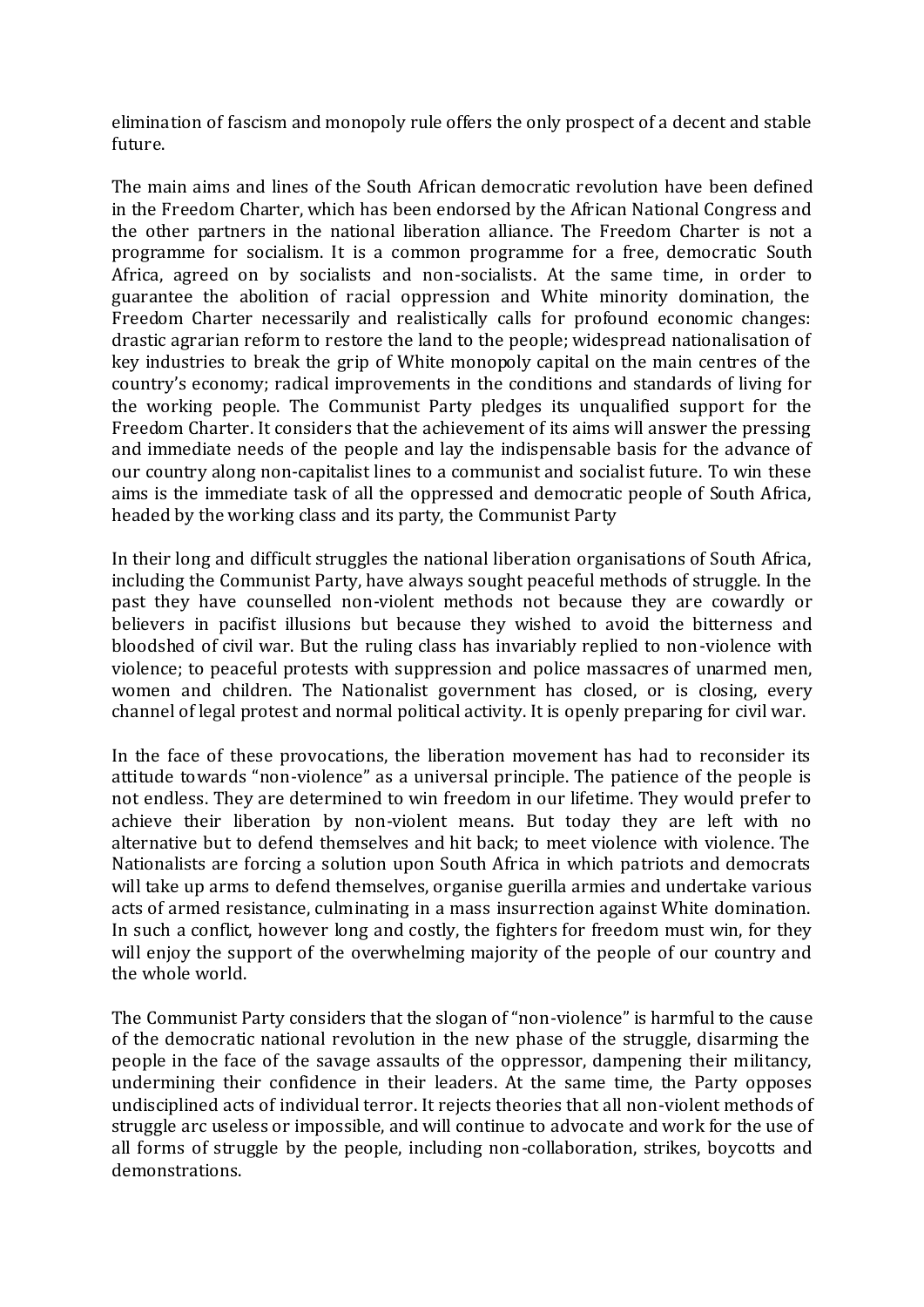The Party does not dismiss all prospects of non-violent transition to the democratic revolution. This prospect will be enhanced by the development of revolutionary and militant people's forces. The illusion that the White minority can rule forever over a disarmed majority will crumble before the reality of an armed and determined people. The crisis in the country, and the contradictions in the ranks of the ruling class, will deepen. The possibility would be opened of a peaceful and negotiated transfer of power to the representatives of the oppressed majority of the people.

Whether its end is brought about through such a peaceful transition or by insurrection, the vicious type of colonialism embodied in the present Republic of South African cannot long endure. Its downfall and the victory of the South African democratic revolution are certain in the near future.

The Communist Party unreservedly supports and participates in the struggle for national liberation headed by the African National Congress in alliance with the S.A. Indian Congress, the Congress of Trade Unions, the Coloured People's Congress and other patriotic groups of democrats, women, peasants and youth. With them, it demands the immediate summoning of a sovereign national convention to draw up and promulgate the constitution of a state of national democracy in South Africa. It considers that it is important and urgent for all the forces and movements for freedom to agree upon all their main goals and aims at this time.

It is in this situation that the Communist Party advances its immediate proposals before the workers and democratic people of South Africa. These are not proposals for a socialist state. They are proposals for the building of a national democratic state. These proposals are put forward within the framework of the Freedom Charter which the Party considers to be suitable as a general statement of the aims of a state of national democracy. Our proposals are not directed towards communists and socialists alone, but are submitted as a basis for discussion for all democratic and patriotic people, and in particular for members and supporters of the national liberation and trade union movements.

### **6. Immediate Proposals of the Communist Party**

## **State Structure**

The Party stands for a unitary South African state with a Republican form of government. All local and national representatives in legislative bodies should be subjected both to election and recall by universal, equal, direct, adult franchise, without regard to race, colour, sex or property, educational or other qualifications whatsoever. The Party declares that the revolutionary people of South Africa cannot merely take over existing State and government institutions designed to maintain colonialism, but must destroy them and create new people's institutions in their place. The Senate and all institutions based on property or other undemocratic qualifications must be abolished.

New territorial administrative regions should be established, enjoying full powers of local government corresponding to the progressive traditions and the wishes of the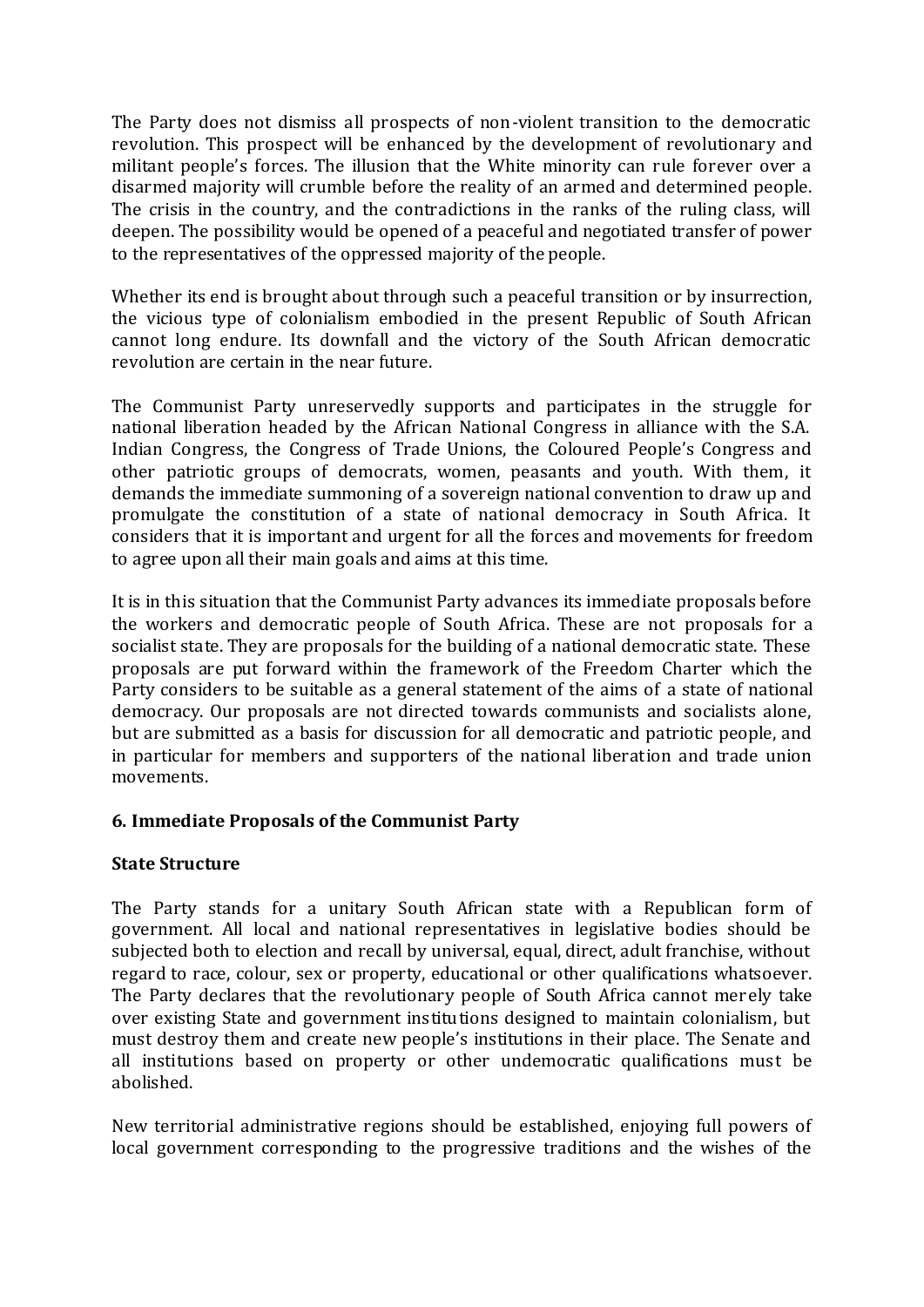people of each area, but conforming to the overall character and laws of the people's democratic state.

Every vestige of apartheid and racial discrimination should scrupulously be removed from every field of state service and public life. Every rank of the Civil Service, of the army, navy and air force, of the judiciary, police, municipal services and other public institutions should be open to all South Africans The aim of the state should be to replace all officials who are disloyal to democratic non-racial principles. Special measures should be taken rapidly to promote African and other non-White personnel, so as to ensure that all state institutions are fully representative of the nature of the population of South Africa.

## **Civil Rights and State Security**

The state must guarantee the fullest liberty of speech and thought, of the press and of organisation, of conscience and religion, to all citizens. The people's' freedom of movement must be guaranteed. Racialistic and counterrevolutionary propaganda must be forbidden. People must be free to discuss and debate all schools of democratic and progressive opinion.

In order to preserve and extend the gains of the revolution, particularly in the conditions of South Africa, the utmost vigilance must be exercised against those who would seek to organ ise counter-revolutionary plots, intrigues and sabotage, against all attempts to restore White colonialism and destroy democracy.

While extending the greatest measure of democracy to the people, and ensuring their fullest participation in the public life of the country, a vigorous and vigilant dictatorship must be maintained by the people against the former dominating arid exploiting classes. Towards this end, the Party will propose the disbandment of the police and military forces maintained by White colonialism. A new people's militia and people's liberation army; composed of and led by trusted representatives of the people, must be created.

The Party will work unceasingly to oppose the development of any form of cult of individual leadership, of illegal and arbitrary methods, or of misuse of power in any way. It will uphold proper legal and judicial procedures, and fight to protect the security of the citizen, the inviolability of his home, his privacy and his correspondence.

### **Economic Development**

In order to ensure the rapid development of South Africa as a well balanced industrialagricultural country, overcoming the lopsidedness caused by colonialism, to abolish unemployment, and to ensure continuously rising material and cultural standards of the people, the Party advocates the large-scale, planned development of the economy of the country, controlled and directed by the state.

In order to ensure South Africa's independence, the Party will press for the strengthening of the state sector of the economy, particularly in the fields of heavy industry, machine tool building and fuel production. It will seek to place control of the vital sectors of the economy in the hands of the national democratic state and to correct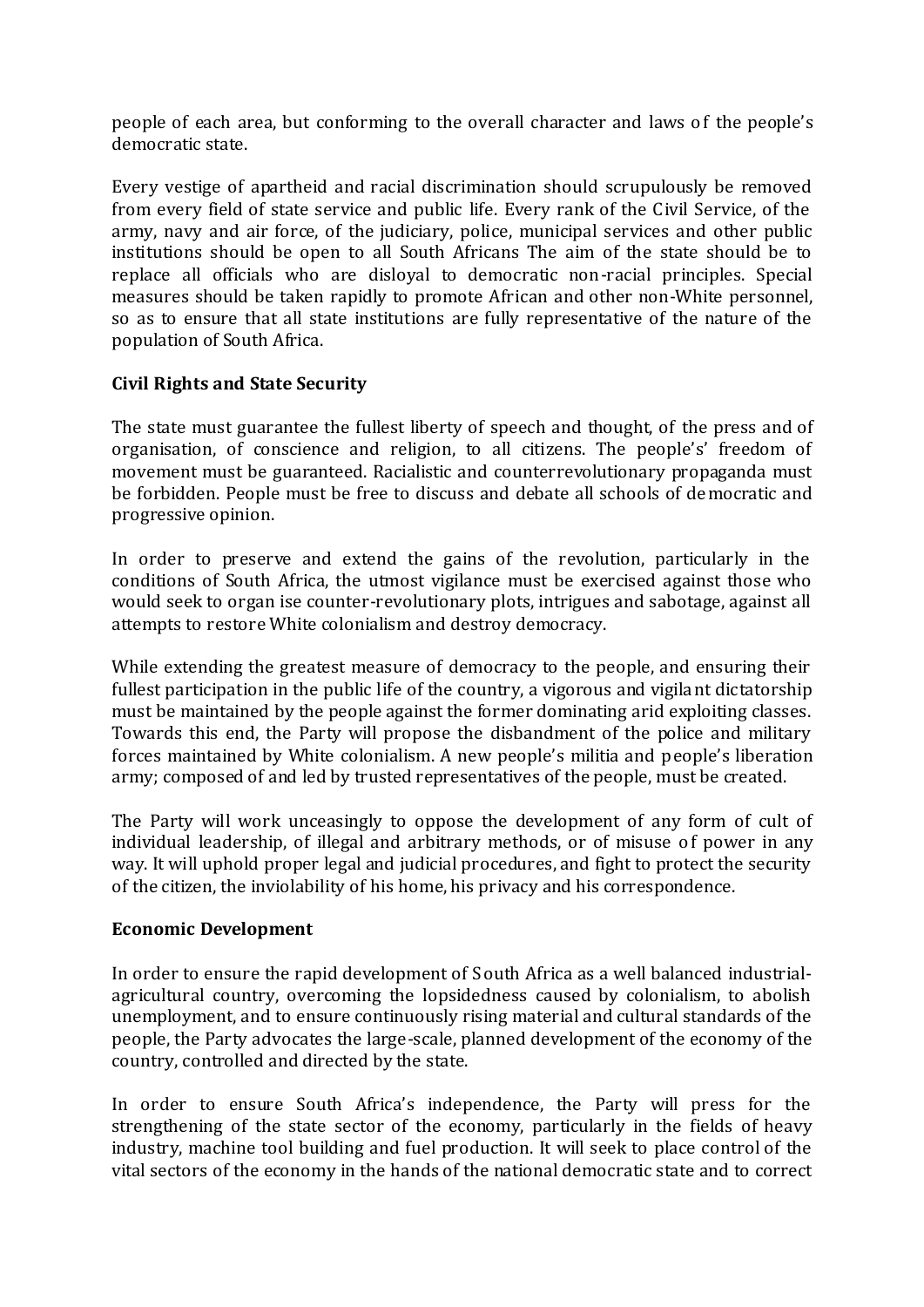historic injustice, by demanding the nationalisation of the mining industry, banking and monopoly industrial establishments, thus also laying the foundations for the advance to socialism.

At the same time, the state should protect the interests of private business where these are not incompatible with the public interest. It should offer assistance, by way of state loans, to non-monopolist producers, in return for a state share in their undertakings, thus paving the way for a gradual and peaceful transition to socialism.

The state should encourage and develop the initiative, talents and crafts of the people and provide opportunities and the fullest encouragement for those who show inventiveness, mechanical skill and other socially useful talents.

### **Agriculture**

In order to rally the support of the great masses of rural people, to raise their living and cultural standards and to rectify the injustices committed by the colonialists in seizing most of the land of South Africa, the revolutionary state must take immediate and drastic measures to restore the land to the people. The Reserve system, and any laws restricting land ownership on a racial basis, must be abolished.

All land must immediately be confiscated which is in the hands of financial monopolies and land speculators, absentee-owners, farmers who use convict labour or indentured compound labour, and other idlers, exploiters and parasites who allow the land to lie idle while the masses starve. This confiscated land must be placed in the hands of those who live and work upon the land. At the same time, the state should guarantee security of tenure to peasant farmers and smallholders who fruitfully cultivate the land by their own labour. All agricultural land transactions should be regulated to avoid accumulation of land once again in the hands of the rich.

Radical reform must be undertaken in regard to all communally-held and tribally-held lands, with respect to land tenure and social relationships. Backward tribal and other relationships should be replaced by democratic institutions. Special attention should be given to building industries in these areas, electric power stations, modern roads and railways, and all other things required to enable them soon to catch up with the economic and cultural development of the rest of the country. Advanced and efficient agricultural methods and techniques should be introduced.

The state should encourage the widespread development of democratically administered co-operative and collective farms rather than individual peasant smallholdings. Vigorous measures should be taken to meclianise and electrify farming operations, to conserve water supplies and create large-scale irrigation schemes, to encourage scientific livestock breeding and the diversification of crops. The state should aim at the development of a prosperous cultured and progressive rural community, close in its standards of living and education, social outlook and interests, to the people of the towns and cities.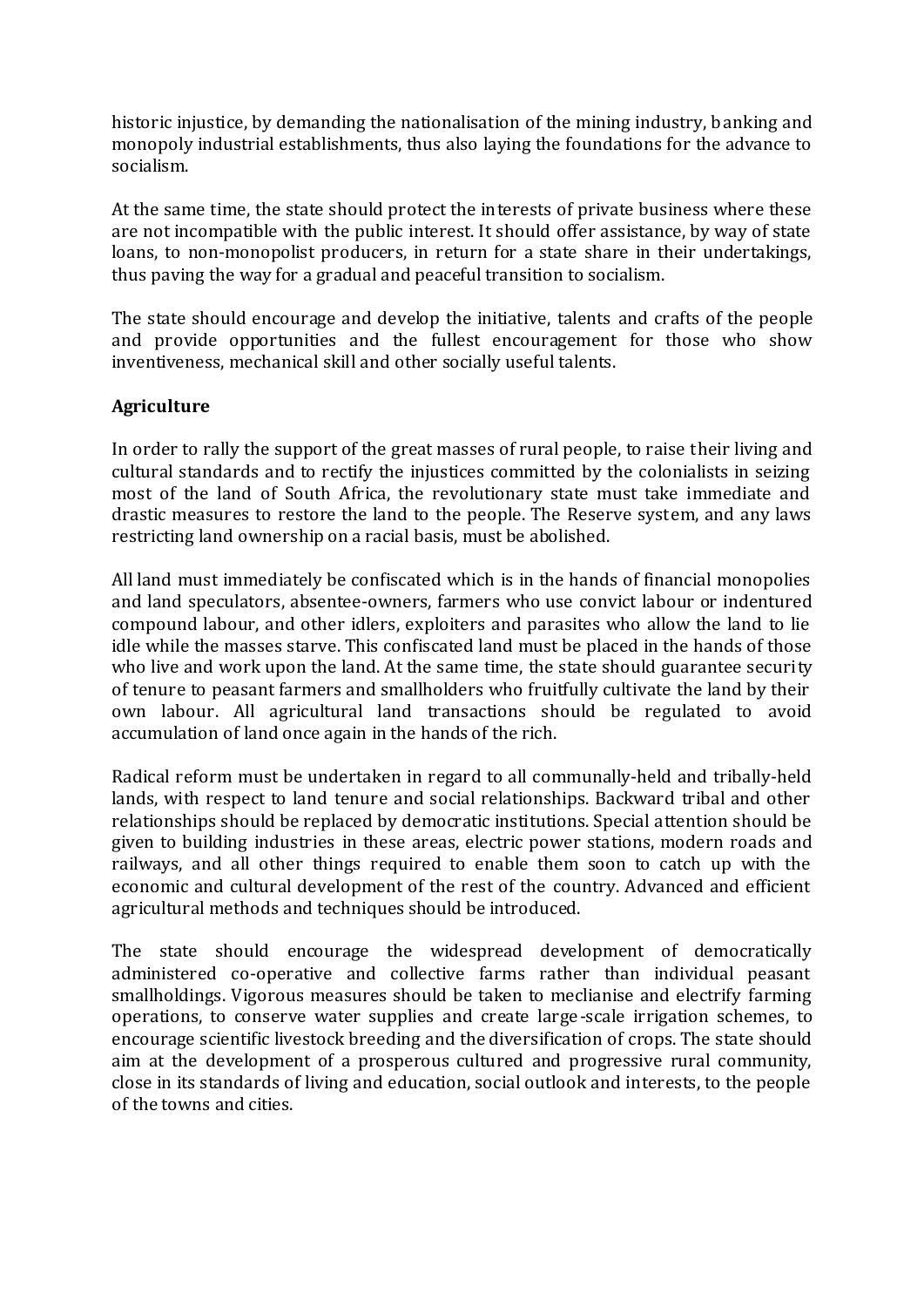#### **Labour and Social Welfare**

As the party of the working class, the Communist Party demands the protection and substantial advancement of the workers' standards of living, housing, working conditions, wages, leisure and recreation. It proposes that all workers, including farm, mine and domestic workers, be entitled to full trade union rights and the protection of labour laws, including a national minimum wage, annual paid holidays, sick leave unemployment and workmen's compensation benefits for all, and adequate safety regulations in all mines, factories, farms and other places of work.

The Party demands that the state provide special protection for women workers, the removal of all restrictions against married women employees, and the provision of adequate maternity leave before and after birth. The Party will fight for full and equal rights for women in every aspect of state, social and private life. It will work for the elimination of polygamy. It will fight vigorously against all vestiges and manifestations of contempt for or unequal treatment of women, or their being regarded as mere cooks, domestic servants, nannies and housekeepers. It will fight for the admission of women on an equal basis to every sphere of state, industrial, commercial, agricultural, scientific, academic and professional life.

The Party proposes that a state medical service be instituted providing free preventative and curative medical and health services to all, including hospitals, medicines, spectacles, dentures and all other aspects of a comprehensive health service.

The Party proposes the provision of free meals at school to all children: that all wo rkers be guaranteed cheap transport to and from work and that the state provide adequate pensions, without discrimination, to all old people. It demands adequate allowances for all who are unemployed, disabled, orphaned, or otherwise unable to earn a living.

The Party demands the abolition of all residential segregation and the provision of adequate housing for all, with special attention to the needs of those living in slums.

### **Education**

There must be no segregation in education. All children must receive free primary and secondary education from the state. Standards of education must be the same for all children, irrespective of race, home language or economic status, and designed to develop citizens imbued with a love of their people, their country and humanity.

There must be equal opportunities for all to receive higher education and specialised technical training. however, in order to correct the legacy of colonialism, priority must be given to the training of African and other non-White specialists in every field.

The state must organise a campaign among the masses for the complete elimination of adult illiteracy.

All teachers must be guaranteed decent standards of living and the right to take part in public life. They must be enabled to attain the highest qualifications and their remuneration and promotion must be on the basis of qualifications and merit alone.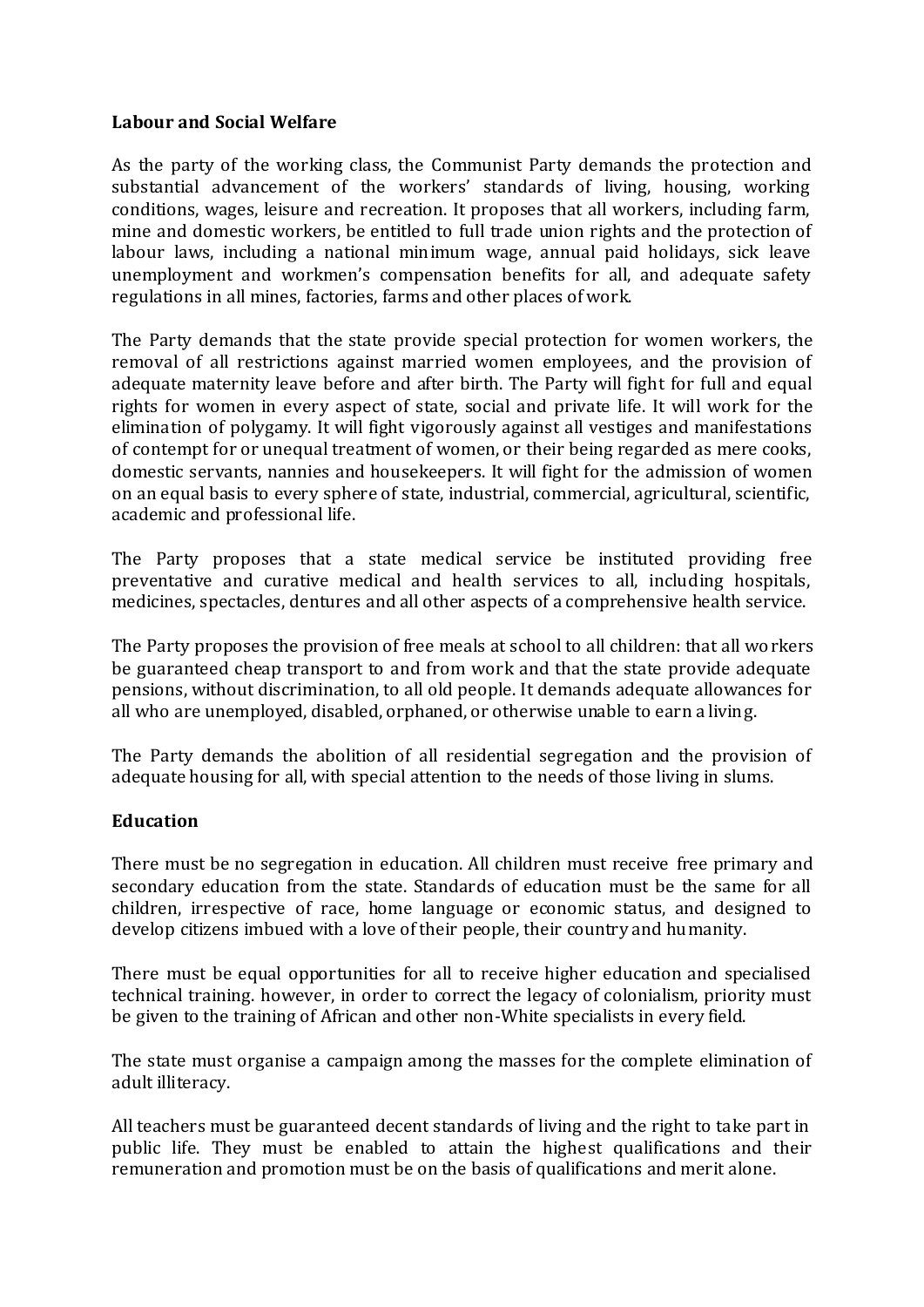### **National Rights**

In view of the ravages wrought by the White colonialists, the Party demands exceptional measures to uphold the rights, dignity, culture and self-respect of all national groups inhabiting our country.

All languages used by the people of South Africa should enjoy equal rights and status. In local administrative regions, organs of local government, laws, and courts, the language used should normally be that spoken by the majority of people in that region.

The state should encourage in particular the unity of the African people and foster the spirit of unity of all South Africans. At the same time it should encourage and stimulate the development of healthy, non-antagonistic national consciousness and legitimate pride among all sections of the people. It should encourage the development of national cultures, art and literature.

While standing for a united South African state, the Party recognises the rights of all national groups in the country to develop and to determine their own future. To enable these rights to be realised, the Party demands the abolition of the Reserve system and the even development of agriculture, industry and communications throughout South Africa.

Freedom of movement must be an inviolable right of all citizens and all citizens must enjoy equal rights and status in every part of the country.

Vigorous measures must be taken to train and promote non-Whites, especially Africans, as managers and directors of industrial, agricultural, mining and commercial enterprises; as professors, doctors, chemists, architects, scientists and engineers; as leading personnel of every sort.

While regarding as its main task in the sphere of national rights, as being to correct the injustice and crime perpetrated against the African majority, the state must also safeguard and guarantee the rights of minority groups, whether of European, Coloured, Indian, Chinese or any other descent. The state must protect the rights of all citizens equally, and vigorously oppose and suppress all senseless acts of revenge which have their roots in the past. All manifestations of racialism, including the use of derogatory terms to designate people of various national groups must be prohibited by law.

### **Foreign Relations**

The national democratic state of South Africa should be fully independent. It should base its policy on the peaceful coexistence of states with different social systems. South Africa should aim to strengthen the United Nations and make it more democratic and effective as an instrument of peace. It should work for universal disarmament and the abolition of war as a means of settling disputes between nations.

South Africa should not join any imperialist military alliance or power bloc, or allow imperialist bases to be set up on its territory.